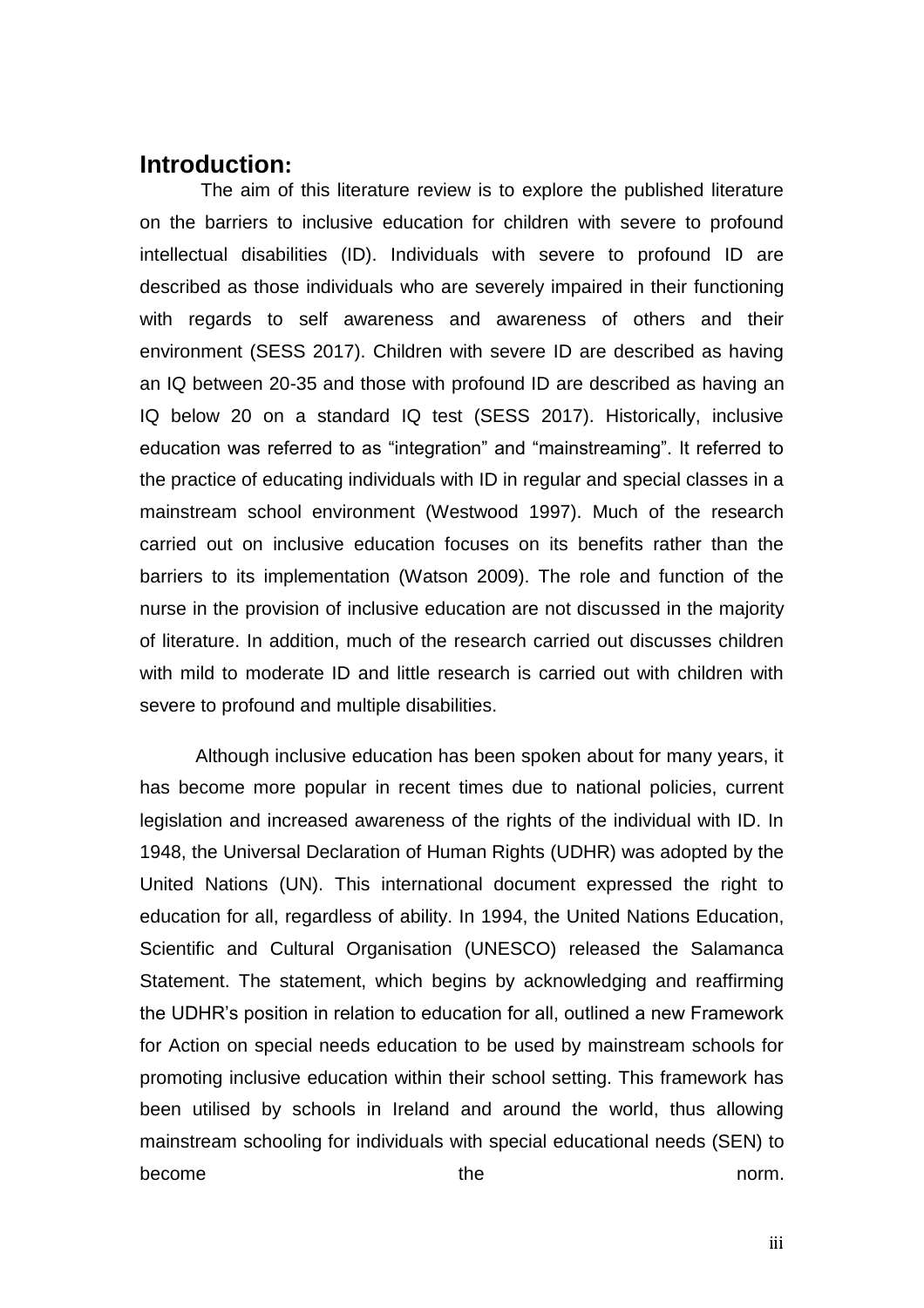In 2003, the National Council for Special Education (NCSE) was established by the Irish Government as an independent statutory body to assess and evaluate inclusive education practice in Ireland. The Education for Persons with Special Educational Needs Act was subsequently passed in 2004. This Act outlines the right to appropriate education for all, recognises the establishment of the NCSE and defines the NCSE's function with regard to supports and the provision of services for children with SEN in school. The Act also outlines the role of the Health Board in providing services and resources to support the child with SEN in school. The position of the designated school in the provision of inclusive education and the task of Government Ministers in providing funding to support inclusive education are also key elements of this Act. Figures released in 2004 by the National Disability Authority (NDA) show that only 60% of children with disabilities attended mainstream schools and only 12% of those children were fully integrated into an inclusive class. Other students enrolled in mainstream school were found to be availing of special education classes with a Special Needs Assistant (SNA) rather than the class teacher.

#### **Search Strategy:**

In order to retrieve relevant articles Academic Search Complete was utilised with the databases CINAHL, MedLine, PyscInfo, Health Source and PubMed included in the search. The search terms used included "inclusive education", "children" and "intellectual disability". The search also included the synonyms of these key terms including \*mental retardation\* OR \*learning disability\* OR \*developmental disability\* as the definition of intellectual disability varies in different countries. Search terms \*mainstreaming\* OR \*integration\* were used for inclusive education, as much of the older literature employs this terminology. The keys terms searched were searched within the titles of articles sourced.

During the initial search fifty-three (53) articles were found, of which duplicates were removed. To refine the search, journal articles from the previous twenty (20) years were included. For the purpose of filtering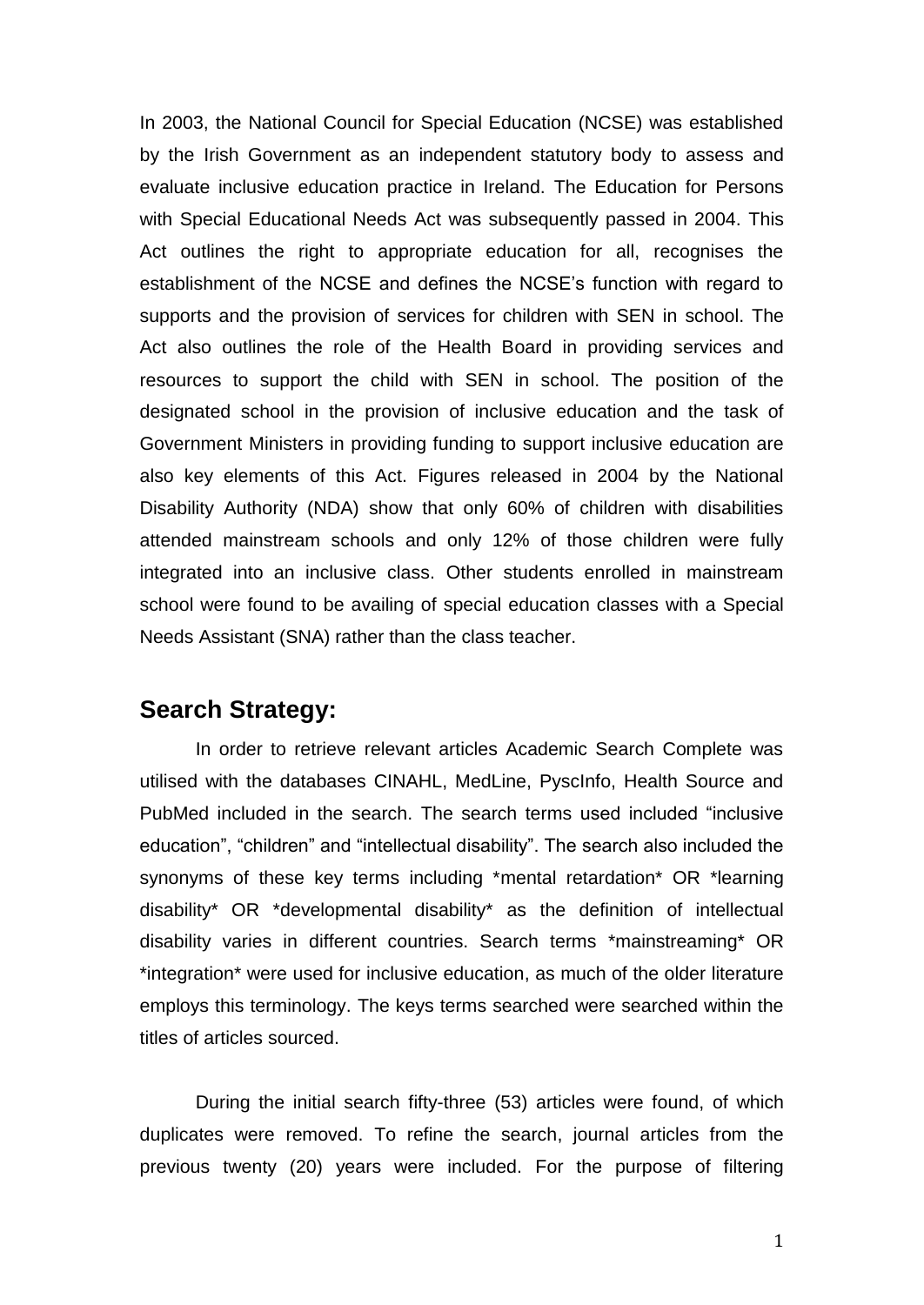abstracts, the search was further refined to full-text literature, and only articles written in the English language were included. Articles were sourced from around the world so that a global view on the literature published on inclusive education could be achieved. This search obtained twenty-seven (27) articles, of which sixteen (16) articles, through analysis of the article abstracts and introductions, were found to be useful to this literature review. It is important when conducting a literature review to gather literature from a number of sources (Cronin *et al* 2008). On completing a hand search from the reference lists of articles found in the database search, two (2) relevant articles were found. In total, eight-teen (18) articles were retrieved for use in this literature review. In total only two literature reviews were found and sixteen (16) research articles were used for this literature review. The author found that the majority of research was conducted in Australia and much of the research was conducted in the early 21<sup>st</sup> century.

#### **Themes:**

All relevant literature was thematically analysed to find common themes and issues pertaining to the barriers to inclusive education for children with severe to profound disabilities. As the literature used within this review was gathered from different countries, to gain a global perspective on inclusive education, the definition of intellectual disability varies throughout the research. None of the research sourced offers a definitive understanding or clear definition of severe to profound disabilities. Much of the research sourced focuses on the educational component of inclusion in the classroom setting. Common themes derived from a review of the literature include: attitudes towards inclusive education lack of resources and a holistic approach to inclusive education.

## **1 Attitudes towards inclusive education:**

Attitudes are defined as a feeling or opinion about something or someone (Oxford Dictionary 2018). Attitudes towards inclusive education remained the major discussion across the majority of the publications. Although inclusion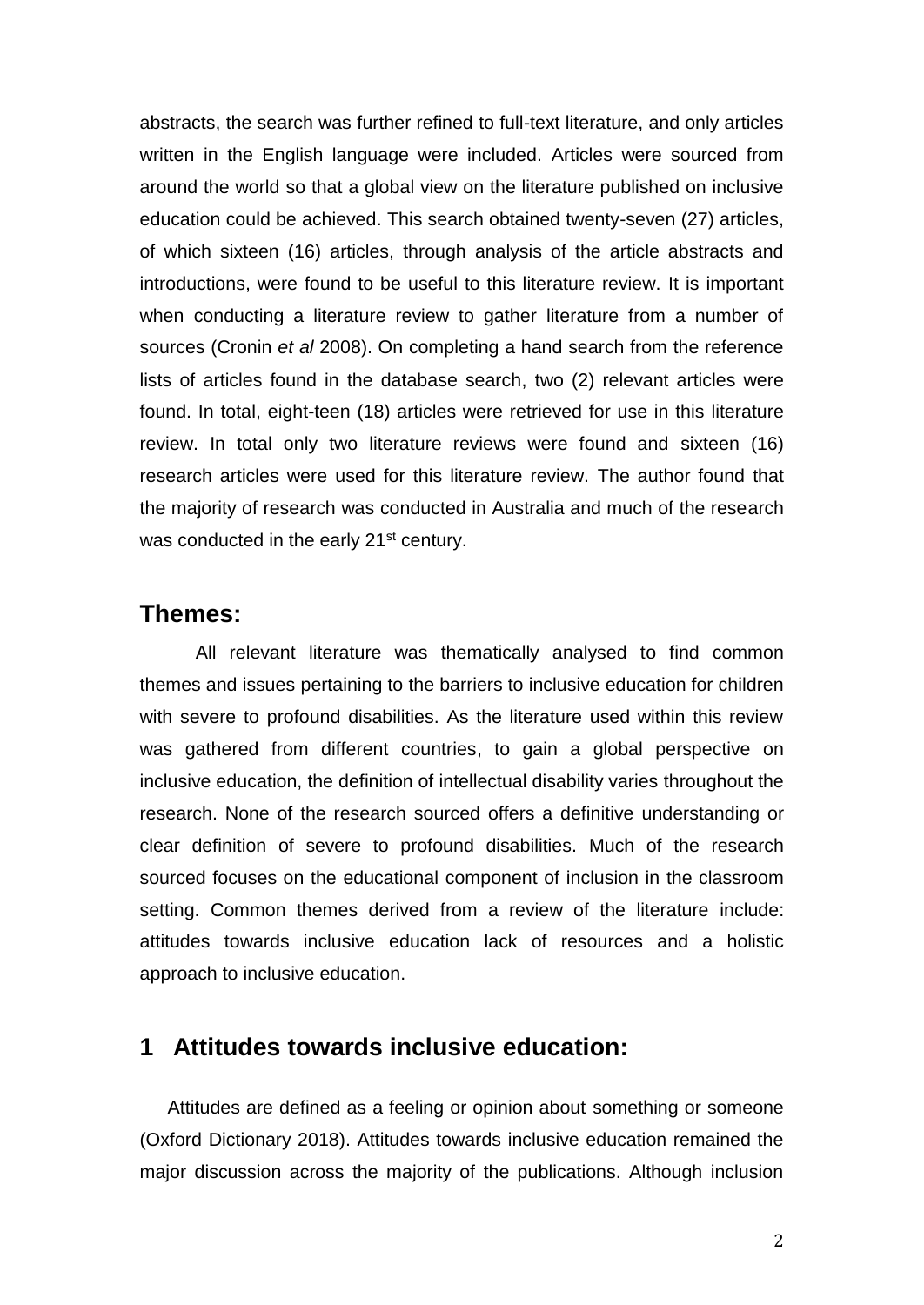has become widely accepted and utilised, attitudes towards it can easily change its implementation and its success. Much research has been carried out on individual groups in society to analyse their attitudes towards inclusion and inclusive education.

#### **1.1. Teachers' attitudes towards inclusive education**

In order to promote inclusion and educate individuals with SEN in inclusive settings, it was identified as essential that teachers co-operate and commit to the idea of inclusion across the majority of literature (Avramidis *et al*  2000). Teachers presented an overall positive view on inclusion throughout the majority of research (Gilmore *et al* 2003, Alquraini & Gut 2012). Teachers' personal characteristics and traits, such as gender, age, experience of ID and experience in educating children with ID, were imperative to understanding their views on inclusion (Avramidis *et al* 2000). Research examining teacher variables often conflict when discussing teacher gender as a definitive factor in their attitude towards inclusion (Forlin 2001). Gilmore *et al* (2003) found that age and gender had little difference in the attitudes of teachers towards inclusive education but found teachers with previous experience in working within inclusive settings were more accepting than those who had no experience. Conflicting findings from Gal *et al* (2010) found that older teachers had less positive views on inclusion than that of newly qualified teachers. Alquraini & Gut (2012) found, through literature review, that the majority of teachers with positive views on inclusion were actively participating in inclusive practices and negative attitudes tended to be from teachers with little or no experience of inclusion. Similar results were obtained in a study conducted by Gal *et al* (2010) in Israel, where preschool teachers displayed positive perspectives on inclusion within their classrooms.

When asked about child variables, such as type of disability or SEN, teacher's attitudes often changed. Research found that children with a diagnosis of emotional and behavioural difficulties (EBD) or Attention Deficit Hyperactivity Disorder (ADHD) were viewed as more challenging and caused more stress for teachers than children without these diagnoses (Forlin C

3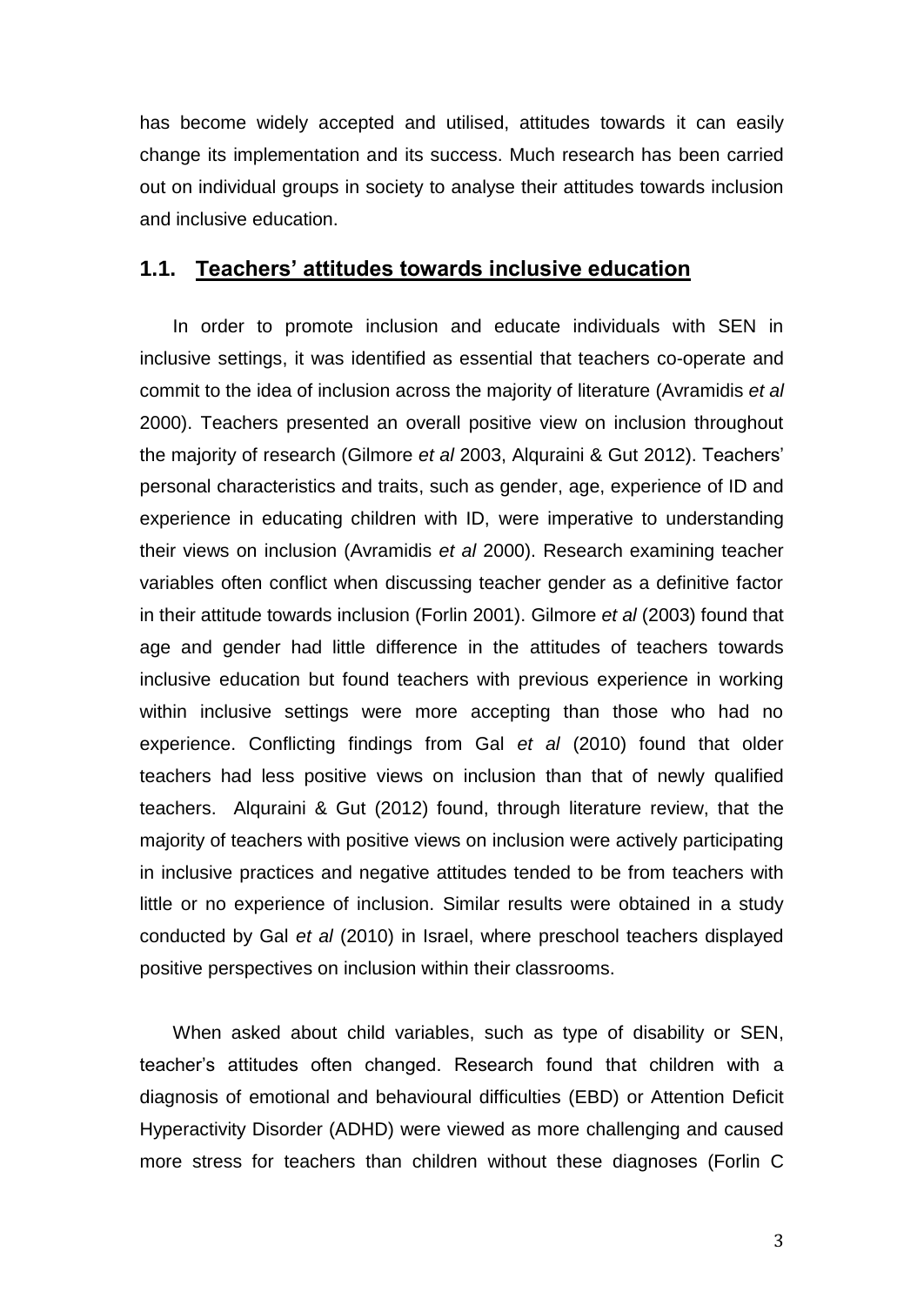2001, Gal *et al* 2010, Runswick-Cole 2008, Avramidis & Norwich 2002). Many teachers stated that children with EBD or ADHD often require more individualised attention and time from the teacher (Avramidis *et al* 2000). Adequate training and, particularly, external training were found to be the best method of resolving negative attitudes and prejudices towards children with severe to profound disabilities and SEN in mainstream inclusive settings (Avramidis *et al* 2000, Flatman Watson 2009). Alquraini & Gut (2012) found it essential that educators recognise the way in which families view their child's disability and understand the method of education that the families favour for their child. Additionally, the importance of involving the parents in the child's individual education programme (IEP) was emphasised by Alquraini & Gut (2012) as children with ID may require additional support from parents at home to meet IEP goals.

#### **1.2. Parent's attitudes towards inclusive education**

Parental attitudes towards inclusion were varied and conflicting throughout the research. Runswick-Cole (2008) found that the parents' view of their child's disability often determined the parents' attitude towards inclusive education. Parents who chose mainstream education for their child often believed in to the social model of disability. The social model of disability concentrates on removing the environmental and societal barriers to disability and on combatting the prejudice and discrimination that can surround disability. Those parents who chose special education, however, often held a medical model view of disability, where the focus is on the impairment itself as the main disabling factor for their child. Runswick-Cole (2008) also found that parents who favoured mainstream education identified the attitudes of professionals within the education system and the resources that were available as barriers to inclusion, which often led families to revert to the special education route. Contradicting evidence was found by Gasteiger-Kilcpera *et al* (2013) where, when asked, parents stated they would not change their decision between mainstream or special education if faced with the same situation. Although many national and international policies have been introduced into the area of inclusive education, parents' attitudes and

4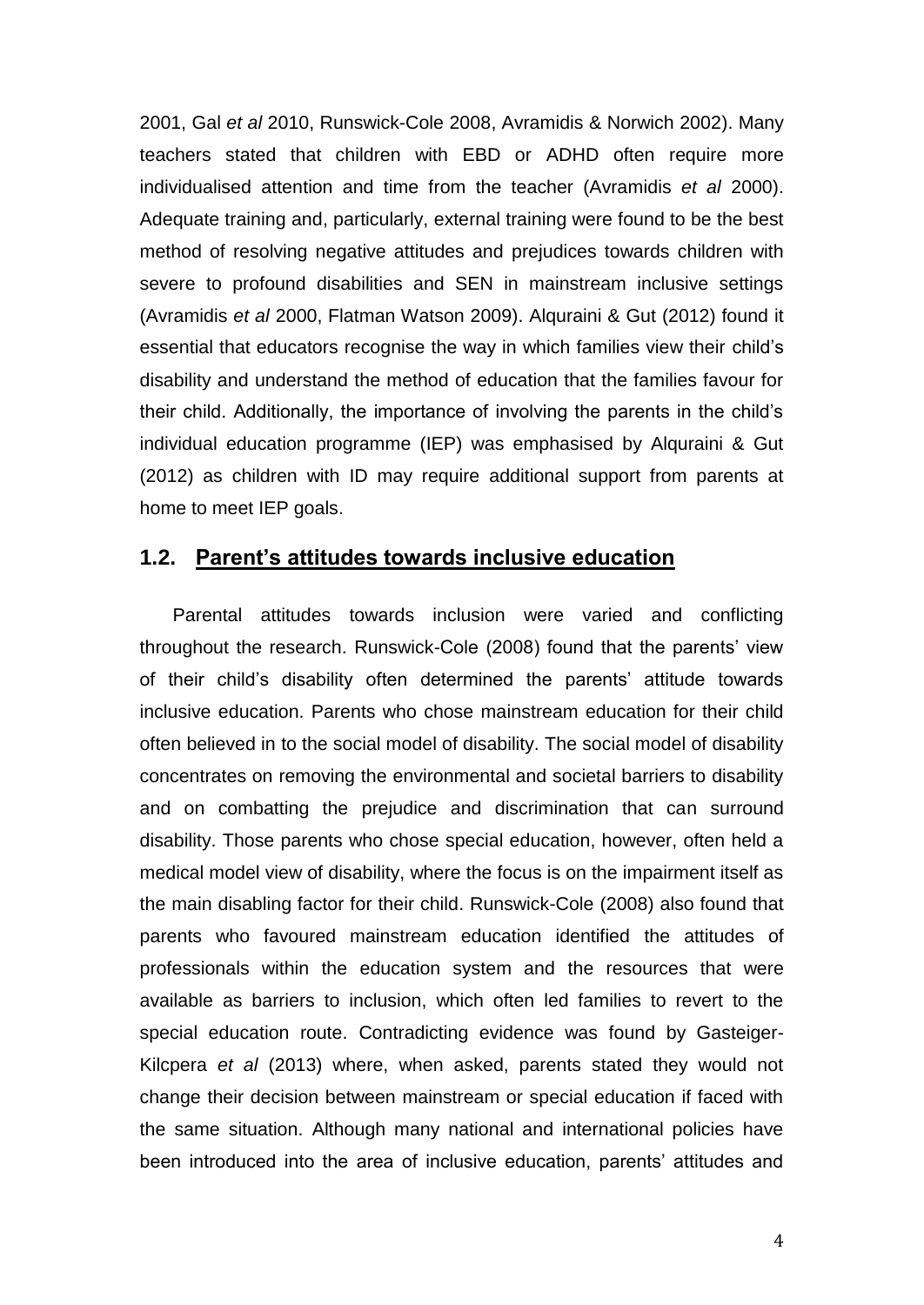experiences of inclusion remain complex and difficult (Runswick-Cole 2008, Alquraini &Gut 2012, Gasteiger-Kilcpera *et al* 2013).

#### **1.3. Peers attitudes towards children with SEN**

Many parents discussed their worries concerning their child's acceptance by peers within mainstream school and the impact their child may have on other children without disabilities or SEN (Gasteiger-Kilcpera *et al* 2013, Mann *et al* 2015). Much of the research conducted around the impact on other children proves that children with SEN have little to no negative impact on children without SEN (Ring & Travers 2005, Sermier Dessemontet & Bless 2013). A study conducted by Whitehurst (2006) found that children with severe to profound disabilities were widely accepted by children without ID and their personal independence skills were greatly enhanced by integrating with other children. Similar results were obtained by Alquraini & Gut (2012) where research found that inclusive education aided the growth of naturally occurring relationships with peers and often children attending special education settings do not develop these skills. Parents stated their children had positive experiences of pro-social behaviour in mainstream education (Gasteiger-Kilcpera *et al* 2013). Through observations, within the classroom and playground, Ring & Travers (2005) found that the child experienced no negative behaviours or discrimination with ID in the classroom. In fact, the study showed that the child with SEN educated the children without SEN in basic skills such as patience, waiting and tolerance (Ring & Travers 2005).

## **1.4. Public attitudes toward inclusive education**

Often public perceptions and attitudes play a major role as a barrier to inclusive education for children with SEN and severe to profound ID. A stigma around the abilities of children with ID often stems from a lack of correct knowledge and/or lack of experience of children with severe to profound ID. In 2008, a survey was completed by Bruge *et al* in Ontario, Canada, examined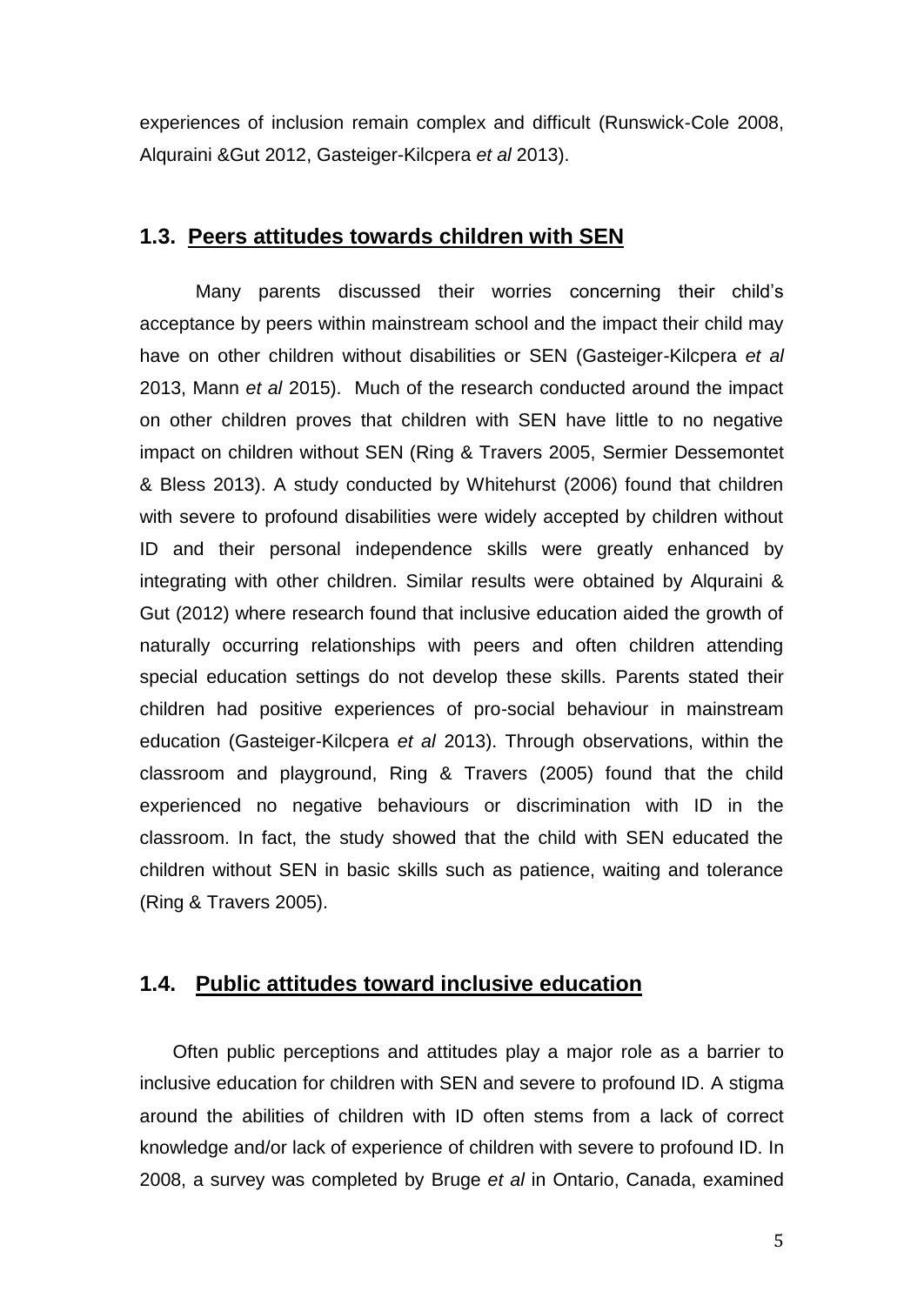the attitude of the public towards inclusive education in their area. Of those who completed the study, only 50% had a positive attitude towards inclusive education for children with ID. When asked about the issues faced in inclusive education, results founds that the public believed that having a child with SEN in a mainstream classroom would cause disciplinary issues and negatively impact on other children without SEN. The study also found that the public feared the attitude of children without SEN towards children with SEN would negatively impact on the children with SEN's success in mainstream education. Analysis of these results found that variables, such as age and gender, had little impact on the overall findings. Contrary to this, findings were altered by the respondents' personal knowledge or interaction with someone with a disability (Bruge *et al* 2008).

Gilmore *et al* (2003) found that 37% of the public believed that, rather than full inclusion in the regular classroom, children with Down syndrome should be educated in mainstream schools but in separate classrooms to children without Down syndrome or SEN. In addition, many respondents felt that children with Down syndrome should be placed into mainstream classes with younger children of a similar developmental level. When analysing the data, the author found no significant variable between gender, age or previous and current interactions with children with severe to profound ID for these findings.

## **2 Resources as a barrier to inclusive education:**

Resources refers to a stock or supply of funding, materials and staff that be used to run an organisation effectively (Oxford Dictionary 2018). When considering the barriers to inclusive education, there is little doubt that the lack of resources is a major disadvantage. Much of the research conducted on the barriers to inclusive education states that a lack of resources plays a pivotal role in the implementation and success rate of inclusive practices. The Education for Persons with Special Educational Needs Act (2004) states that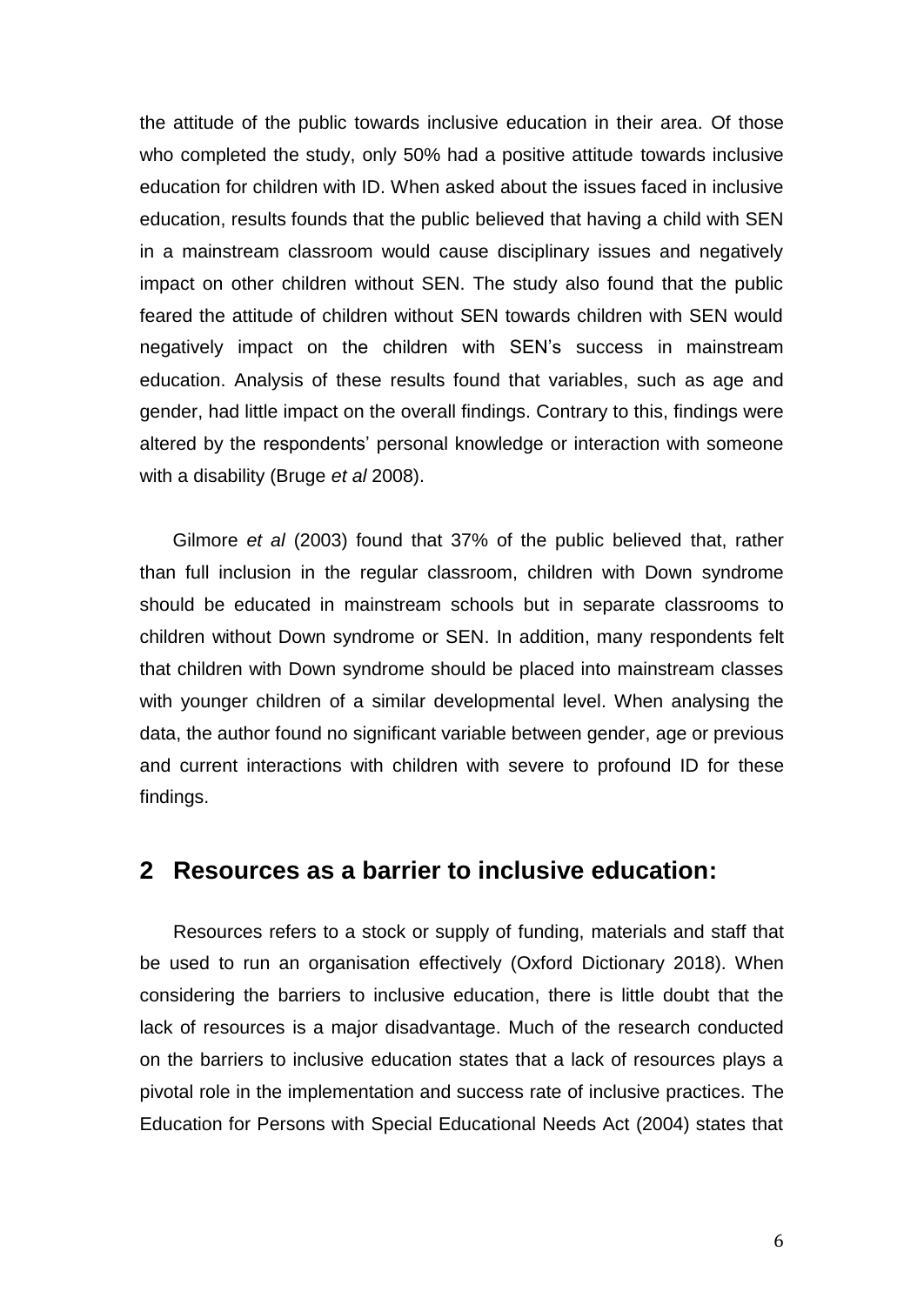each child is to be assessed individually and resources and supports provided to enable each child to achieve in mainstream inclusive classrooms.

## **2.1 Funding for the provision of inclusive education**

Funding is essential for the effective provision of any service. In education and inclusive education, in particular, funding has been identified as a crucial component in ensuring whether a child with SEN has access to the appropriate education they have a right to and deserve (UNESCO 1994). Flatman-Watson (2009) found that the enrolment in mainstream education for children with ID involves a major cost. A number of clinical reports and assessments, such as psychological, medical and speech and language, are required when applying for mainstream education. Many families stated that, in order to obtain the necessary supports for their child in mainstream school, they were required to source and fund these assessments and reports themselves.

The costs incurred by schools in the provision of resources needed for inclusive education for children with severe to profound ID is discussed throughout the research. Runswick-Cole (2009) found that in order to provide best practice for children with disabilities, follow up assessments and equipment, which require funding that many schools do not have access to, are needed. In addition, many schools lack funding for resource teachers and extra hours to cater for the individual time required by children with SEN to achieve their IEP goals (Flatman-Watson 2009, Forlin 2001, Belanger 2000).

#### **2.2 Staffing issues as a barrier to inclusive education**

A lack of staff training, in particular, has been noted as detrimental to the success of inclusive practices for children with severe to profound ID. Many teachers who participated in the research noted that essential training in working with children with severe to profound ID is often not provided in their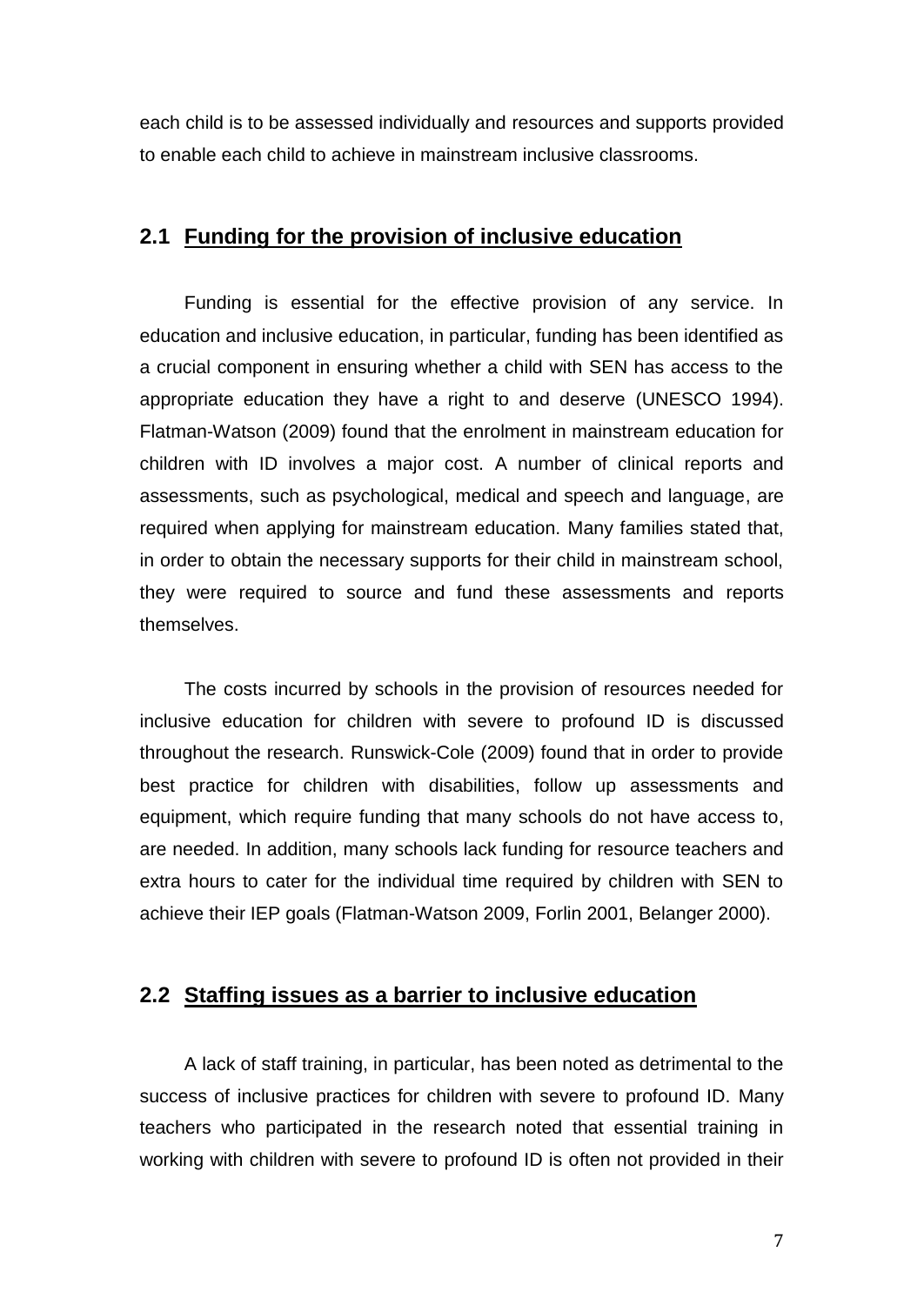initial training as student teachers and is frequently not accessible or of adequate standard whilst they are teaching (Forlin 2001, Avramidis *et al* 2000, Gal *et al* 2010, Campbell *et al* 2003). Many teachers stated that they lacked confidence in their ability to provide adequate support for children with severe to profound ID as they lacked training with regards to specific disabilities and syndromes (Campbell *et al* 2003). Avramidis & Norwich (2002) discussed how improving the confidence and competence of teachers in their ability to educate children with SEN would result in increasing positive attitudes towards inclusion and decreasing barriers to its success. It was also found that the teachers' method of educating and their own personal views in relation to disability might be portrayed onto the child with SEN.

It was further noted that capital for the allocation of resource teachers and SNA's in mainstream classes is lacking in supply. The role of an SNA in Ireland is somewhat different to that other countries. In Ireland, an SNA is employed to provide support for the special care needs that children with severe to profound disabilities have as a consequence of their ID. The role of a teacher's assistant (TA) in the United Kingdom is described as extra support for educational needs for children with SEN (O'Brien 2010). Currently in Ireland nearly 14,000 SNA's are employed in education (Finn 2017). The role of the SNA for children with severe to profound disabilities is essential for their achievement in an inclusive mainstream setting (Alquraini & Gut 2012). Many SNA's spoke of a lack of understanding from general classroom teachers on the extent of the needs of children with SEN (Belanger 2000). They also noted daily battles in terms of the child with SENS's access to and integration into mainstream schools.

## **3 A holistic approach to inclusive education:**

Often children with severe to profound disabilities require a wide range of supports in order to actively participate daily in inclusive education in a mainstream class. As addressed in the Education for Persons with Special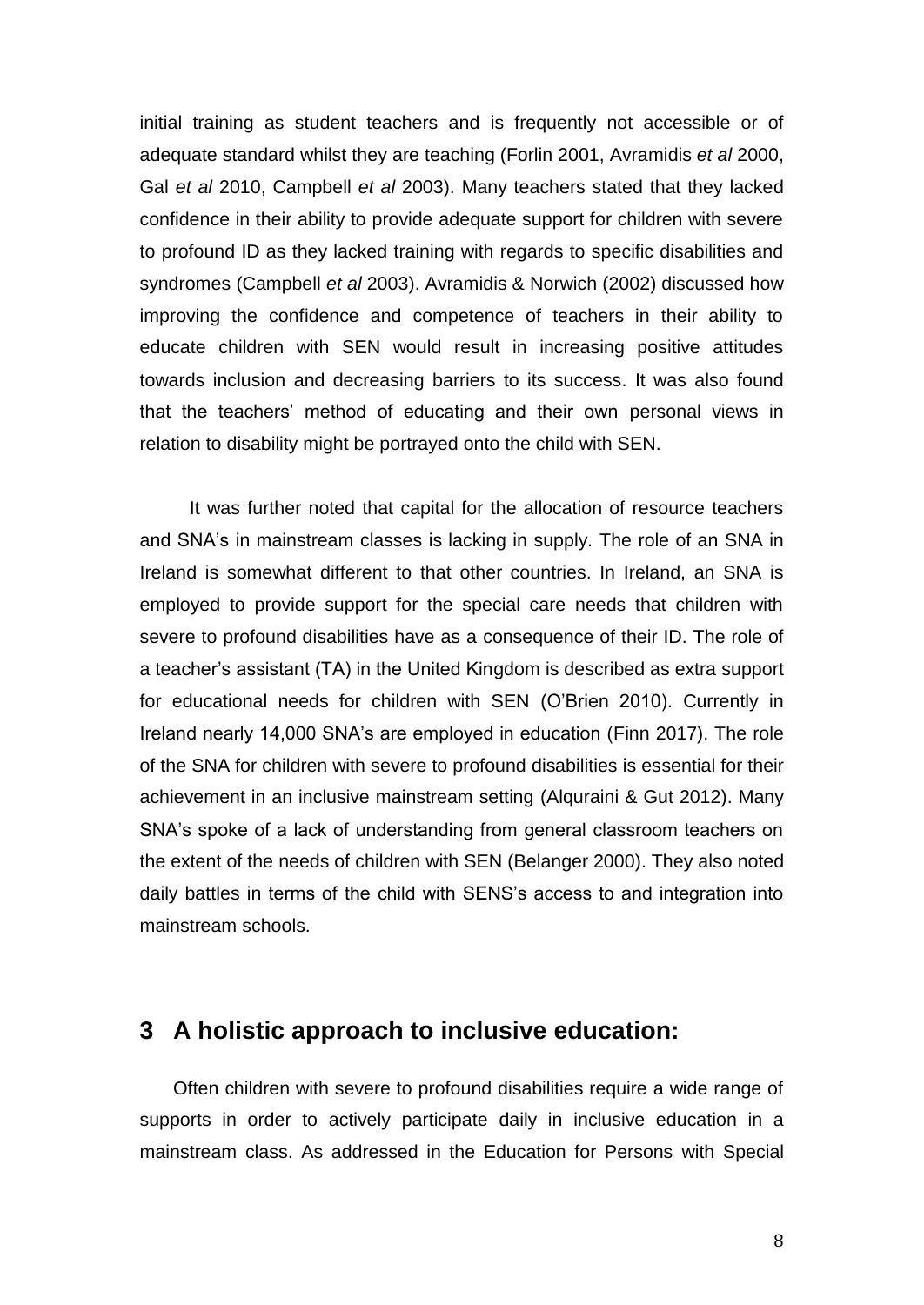Educational Needs Act (2004), each child is assessed individually so that essential supports that enable that child to reach their IEP goals can be provided. Children with severe to profound disabilities often require essential medical intervention, speech and language assessment, physiotherapy and occupational therapy support. These supports are often required in the every day life of a child with severe to profound disabilities.

#### **3.1 Multidisciplinary approach**

Many children with severe to profound ID often have additional needs such as medical needs (SESS 2018). Often these needs are not supported in mainstream settings, as schools do not liaise with healthcare professionals. It is essential that all professionals working with the child work as a team in order to provide holistic care for the child with SEN. Research surrounding the link between healthcare and education is limited and is essential for the future of inclusive education for children with a range of complex care needs. Flatman-Watson (2009) found that the parents often chose special education settings over inclusive education due to a gap in holistic care when attending mainstream school and difficulties sourcing assessments and follow up appointments. Of course these findings differ on families views of disability, either social or medical.

#### **3.2 Supports for families**

Flatman-Watson (2009) found that, when enrolling their child in inclusive mainstream school, parents reported a lack of support and information. Many families stated a missing link between healthcare and education for children with SEN and severe to profound disabilities; a link that, ideally, would be supplied by the Registered Nurse in Intellectual Disability (RNID). Contradicting results were found by Mann *et al* (2015), where parents stated they preferred to make their own decisions on inclusive education or special school education for their child. In addition, some parents also preferred information from professionals in the area of disabilities and also highly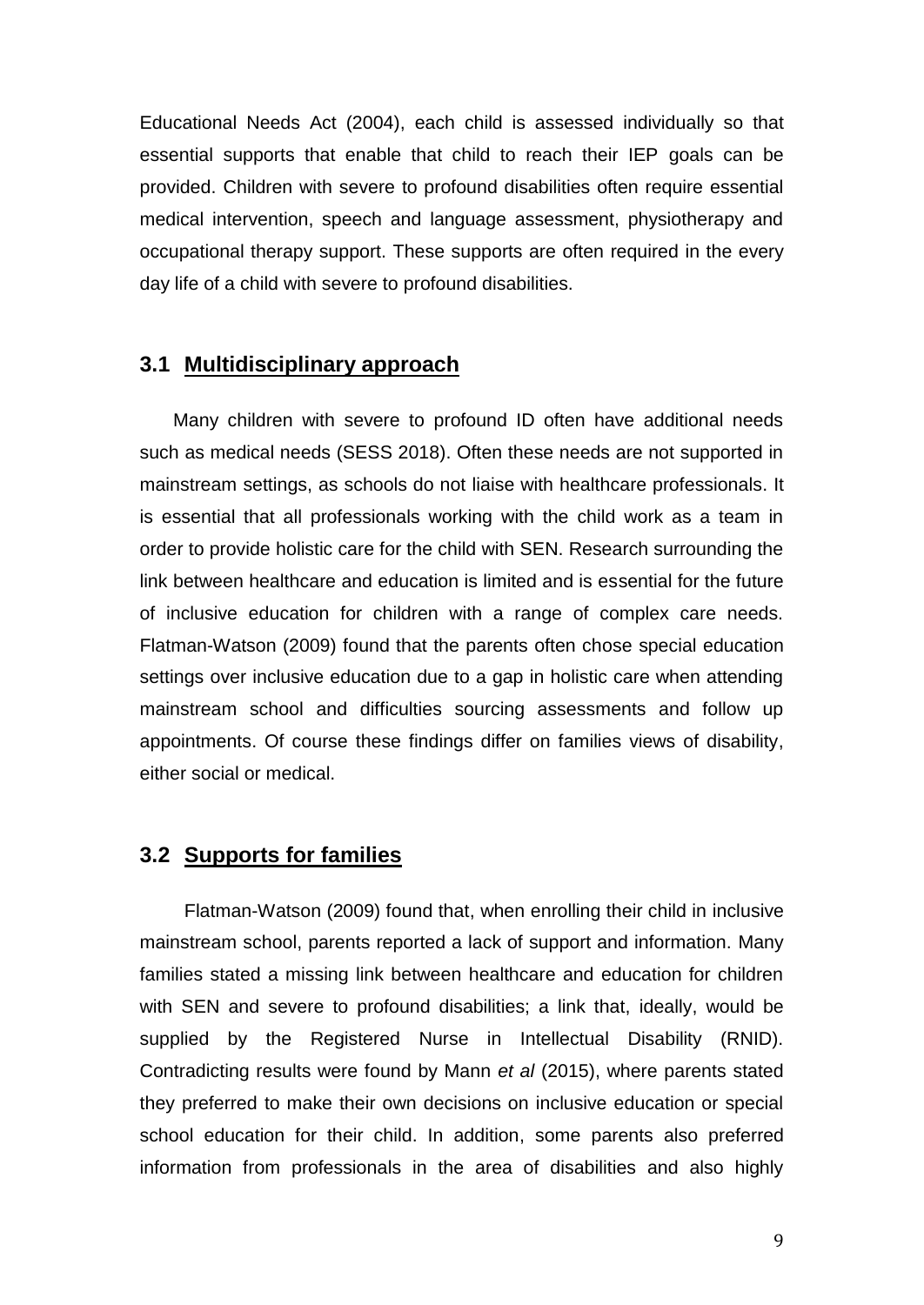appreciated information form other families in similar situations. Research found that many families were require to rely on their own research and instinct to make the most informed decision as information from professionals may take to long to materialise due to long waiting lists for assessments and appointments (Mann *et al* 2015, Runswick-Cole 2008)

## **Summary:**

Research conducted on the barriers to inclusive education mainly focuses on the barriers for children with mild to moderate disabilities. Those research studies conducted around children with severe to profound disabilities often only discuss the benefits to inclusion for the child's educational development and little research is conducted on the holistic care for those children.

Attitudes towards inclusive education are often the determining factor to its success. It is essential that those directly involved in the implementation of inclusive education have a positive outlook and a deep understanding of the needs of the child with severe to profound disabilities (Gal *et al* 2010). Parental attitudes towards inclusive education often stems from their understanding of disability and the model of disability that they relate to (Runswick-Cole 2008). Public perception and negative attitudes often stem from a lack of knowledge and understanding of inclusion and the abilities and rights of the child with severe to profound disabilities (Burge *et al* 2008). In addition, the impact of a child with SEN on their non-disabled peers is often misconstrued and misunderstood. Research shows that children with SEN have no negative impact on other children without SEN in their class (REFERENCE) The benefits for children with severe to profound disabilities can be seen across the majority of the literature with children developing basic life skills in addition to educational skills (Whitehurst 2006).

Although national and international policies discuss the rights to education for all, a lack of resources and internal supports result in many children with severe to profound ID being unable to access inclusive education. Research found that the lack of SNA's in mainstream school also

10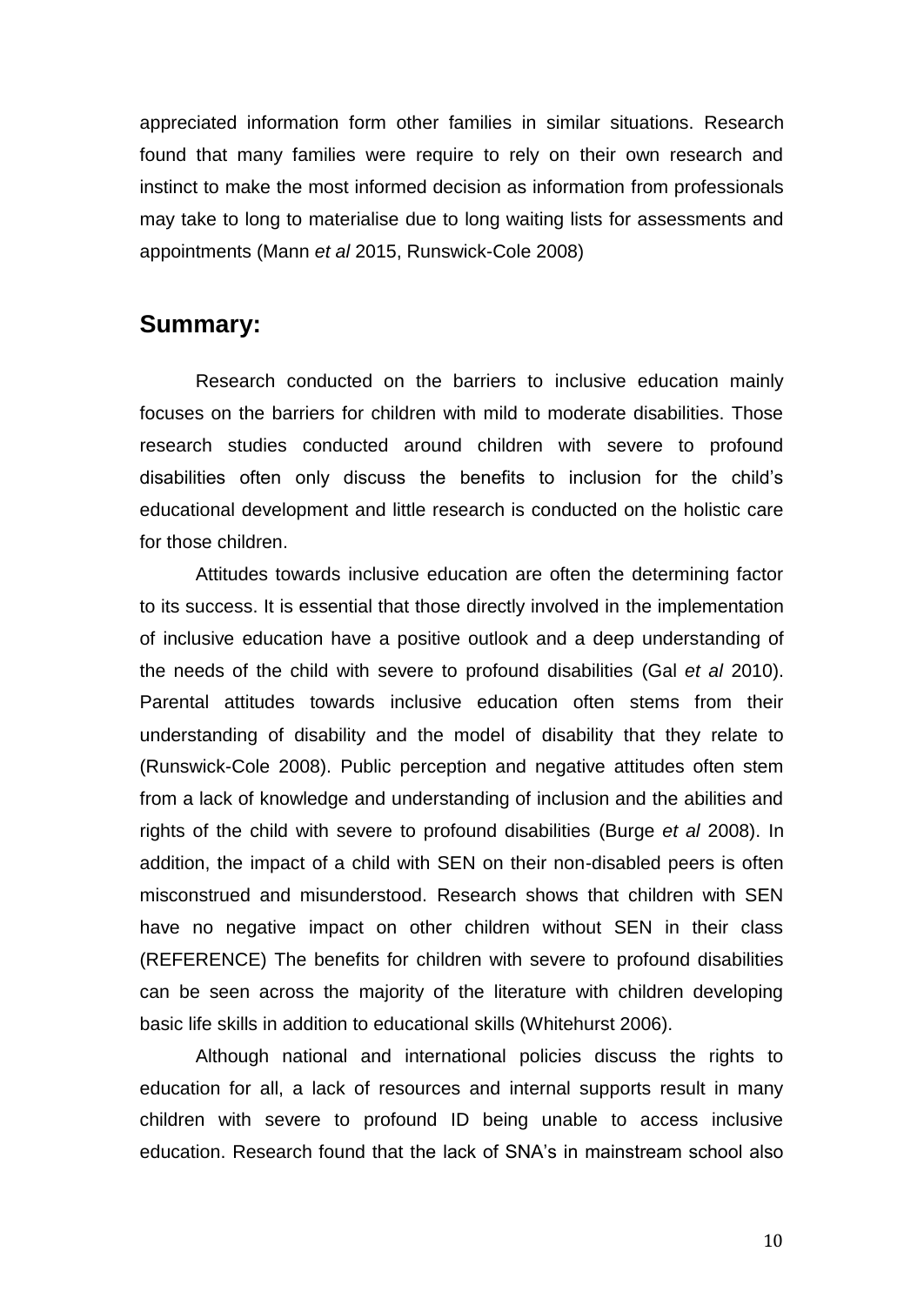results in the child with SEN being unable to achieve their optimal education (O'Brien 2010). A multidisciplinary approach is essential for children with a wide range of needs, both medical and educational. No direct link between healthcare and education and a gap in services was discussed by parents in a study conducted by Flatman-Watson (2009). Bridging the gap may result in a holistic approach to the inclusion of children with severe to profound disabilities.

## **Conclusion:**

The purpose of this literature review was to explore the barriers to inclusive education for children with severe to profound ID. An increase in public knowledge and the promotion of the rights of the individual with ID have made inclusive education more and more popular in recent times. This, however, is not always the case for individuals with severe to profound ID who often remain completely excluded from inclusive practices or are enrolled in mainstream schools but have access special education classes only.

Inclusive education has been found to improve the quality of life for all children with ID or SEN. Basic life skills, such as independency and assertiveness, are found to increase for children who attend inclusive settings. Having said this, many barriers stand in the way to its success for children with severe to profound ID, barriers such as: attitudes, resources and a holistic approach to inclusion. Little research is conducted on the role of the RNID in the promotion of inclusive education for children. Future research conducted in this area would greatly improve the link between healthcare and education to provide a holistic approach to the needs of the child with severe to profound disabilities. The introduction of this role for the RNID, in bridging the gap between education and healthcare, may also act as a support for families faced with the decision between mainstream schooling or special education for their child. Overall, research found shows that small changes to training, funding and professionalism may dissolve the barriers between inclusive education and children with severe to profound intellectual disabilities.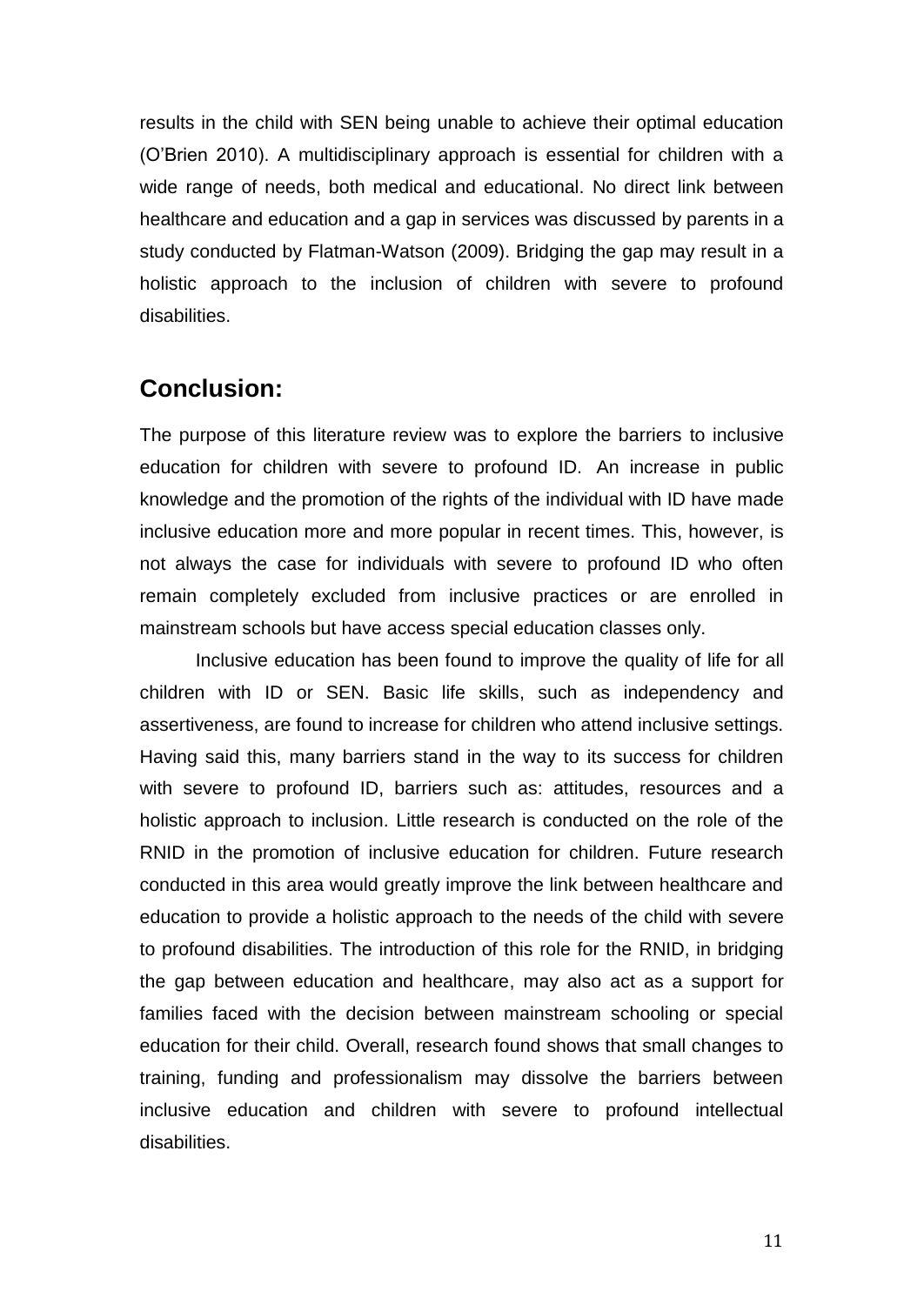## **Reference List:**

Alquraini T., Gut D. (2012) Critical components of successful inclusion of students with severe disabilities: literature review *International Journal of Special Education* **27**(1) 42-59

Avramidis E., Bayliss P., Burden R. (2000) A Survey into Mainstream Teachers' Attitudes Towards the Inclusion of Children with Special Educational Needs in the ordinary School in one Local Education Authority *Educational Psychology* **20**(2) 191-211

Avramidis E., Norwich B. (2002) Teachers' attitudes towards integration/ inclusion: a review of the literature *European Journal of Special needs Education* **17**(2) 129-147

Belanger N. (2000) Inclusion of 'pupils-who-need-extra-help': social transactions in the accessibility of resource and mainstream classrooms *International Journal of Inclusive Education* **4**(3) 231-252

Burge P., Ouellette-Kuntz H., Hutchinson N. (2008) A quarter century of inclusive education for children with intellectual disabilities in Ontario: public perceptions *Canadian Journal of Educational Administration and Policy* **37** 1- 22

Campbell J., Gilmore L., Cuskelly M. (2003) Changing student teachers' attitudes towards disability and inclusion *Journal of Intellectual & Developmental Disability* **28**(4) 369-379

Cronin P., Ryan F. & Coughlan M. (2008) Undertaking a literature review: a step-by-step approach. *British Journal of Nursing.***17**(1), 38-43.

Department of Education (2004) *Education for Persons with Educational needs Act.* Stationery Office, Dublin.

Ferguson D.L. (2008) International trends in inclusive education: the continuing challenge to teach each one and everyone *European Journal of Special Needs Education* **23**(2) 109-120

Finn C (2017) An extra 975 SNA's will be allocated to schools this September. The Journal.ie, Dublin. Retrieved from http://www.thejournal.ie/sna-allocation-3480663-Jul2017/ on April 3rd 2018.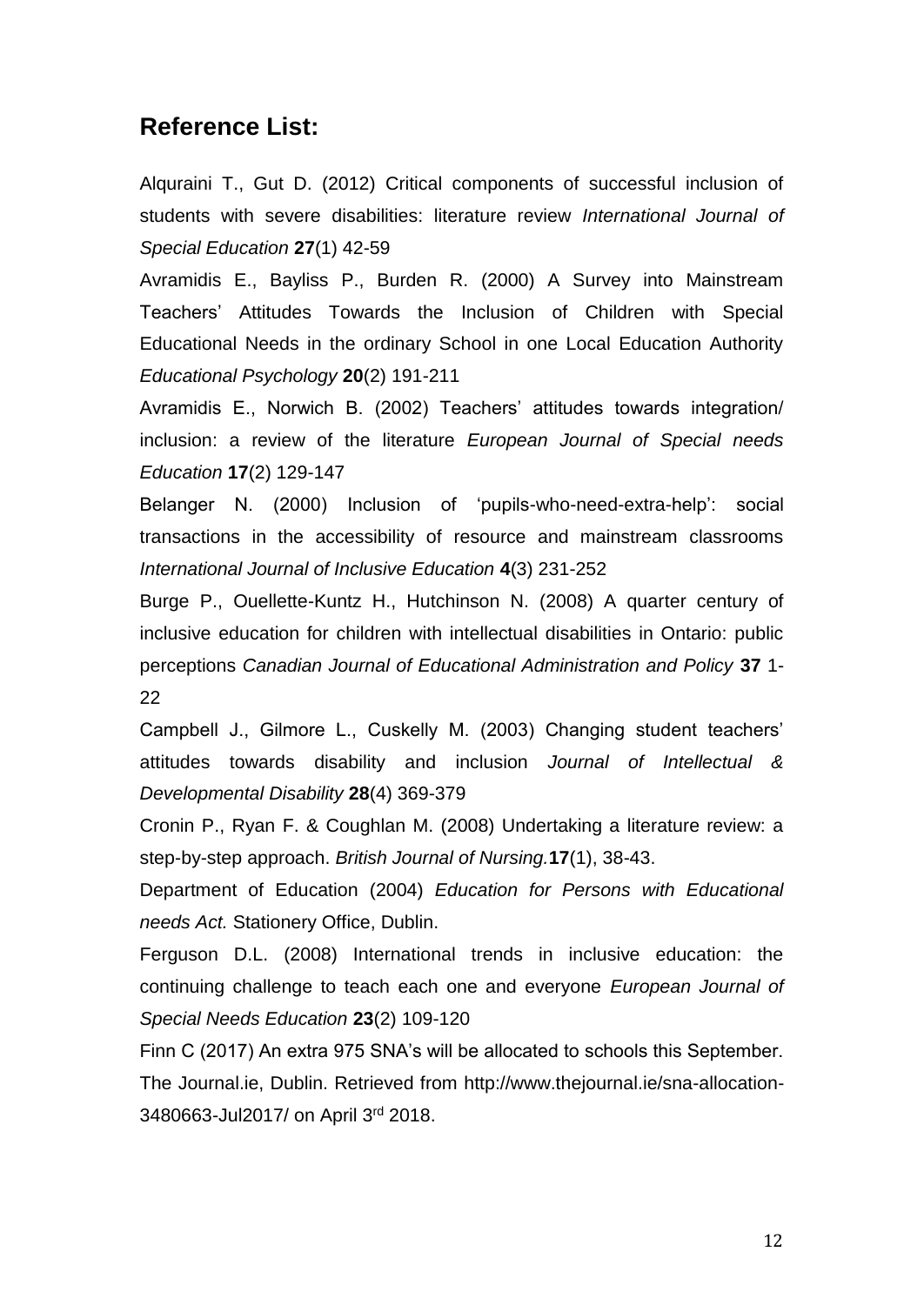Flatman-Watson S. (2009) Barriers to inclusive education in Ireland: the case for pupils with a diagnosis of intellectual and/or pervasive developmental disabilities *British Journal of Learning Disabilities* **37** 277-284

Forlin C (2001) Inclusion: identifying potential stressors for regular class teachers *Educational Research* **43**(3) 235-245

Gal E., Schreur N., Engel-Yeger B. (2010) Inclusion of children with disabilities: Teachers' attitudes and requirements for environmental accommodations *International Journal of Special Education* **25**(2) 89-99

Gasteiger-Kilcpera B., Kilcpera C., Gebhardt M., Schwab S. (2013) Attitudes and experiences of parents regarding inclusive and special school education for children with learning and intellectual disabilities *International Journal of Inclusive Education* **17**(7) 663-681

Gilmore L., Campbell J., Cuskelly M. (2003) Developmental Expectations, Personailty Stereotypes, and Attitudes Towards Inclusive Education: community and teacher views of Down Syndrome *International Journal of Disability, Development and Education* **50**(1) 65-76

Government of Ireland (2004) *Education for Persons with Special Educational Needs Act*. Stationery Office, Dublin.

Mann G., Cuskelly M., Moni K. (2015) Choosing a school: parental decisionmaking when special schools are an option *Disability & Society* **30**(9) 1413- 1427

National Disability Authority (2004) Access to Mainstream Primary Education for Students with an Intellectual and/or Developmental Disability: The Parents' Voice. National Disability Authority, Dublin. Retrieved from [http://nda.ie/Publications/Education/Education-Publications-/Student-](http://nda.ie/Publications/Education/Education-Publications-/Student-Journeys-/18-Access-to-Mainstream-Primary-Education/Access-to-Mainstream-Primary-Education-for-Students-with-an-Intellectual-and-or-Developmental-Disability-The-Parents-Voice-.html)

[Journeys-/18-Access-to-Mainstream-Primary-Education/Access-to-](http://nda.ie/Publications/Education/Education-Publications-/Student-Journeys-/18-Access-to-Mainstream-Primary-Education/Access-to-Mainstream-Primary-Education-for-Students-with-an-Intellectual-and-or-Developmental-Disability-The-Parents-Voice-.html)

[Mainstream-Primary-Education-for-Students-with-an-Intellectual-and-or-](http://nda.ie/Publications/Education/Education-Publications-/Student-Journeys-/18-Access-to-Mainstream-Primary-Education/Access-to-Mainstream-Primary-Education-for-Students-with-an-Intellectual-and-or-Developmental-Disability-The-Parents-Voice-.html)

[Developmental-Disability-The-Parents-Voice-.html](http://nda.ie/Publications/Education/Education-Publications-/Student-Journeys-/18-Access-to-Mainstream-Primary-Education/Access-to-Mainstream-Primary-Education-for-Students-with-an-Intellectual-and-or-Developmental-Disability-The-Parents-Voice-.html) on March 12th 2018.

O'Brien E. (2010) Teachers and Special Needs Assistants in Irish Classrooms: An Evaluation of a Model of Reflective Teamwork *REACH Journal of Special Needs Education in Ireland* **23**(2) 81-94

Oxford Dictionary (2018) Definition of attitudes, Oxford. Retrieved from <https://en.oxforddictionaries.com/definition/attitude> on March 22nd 2018.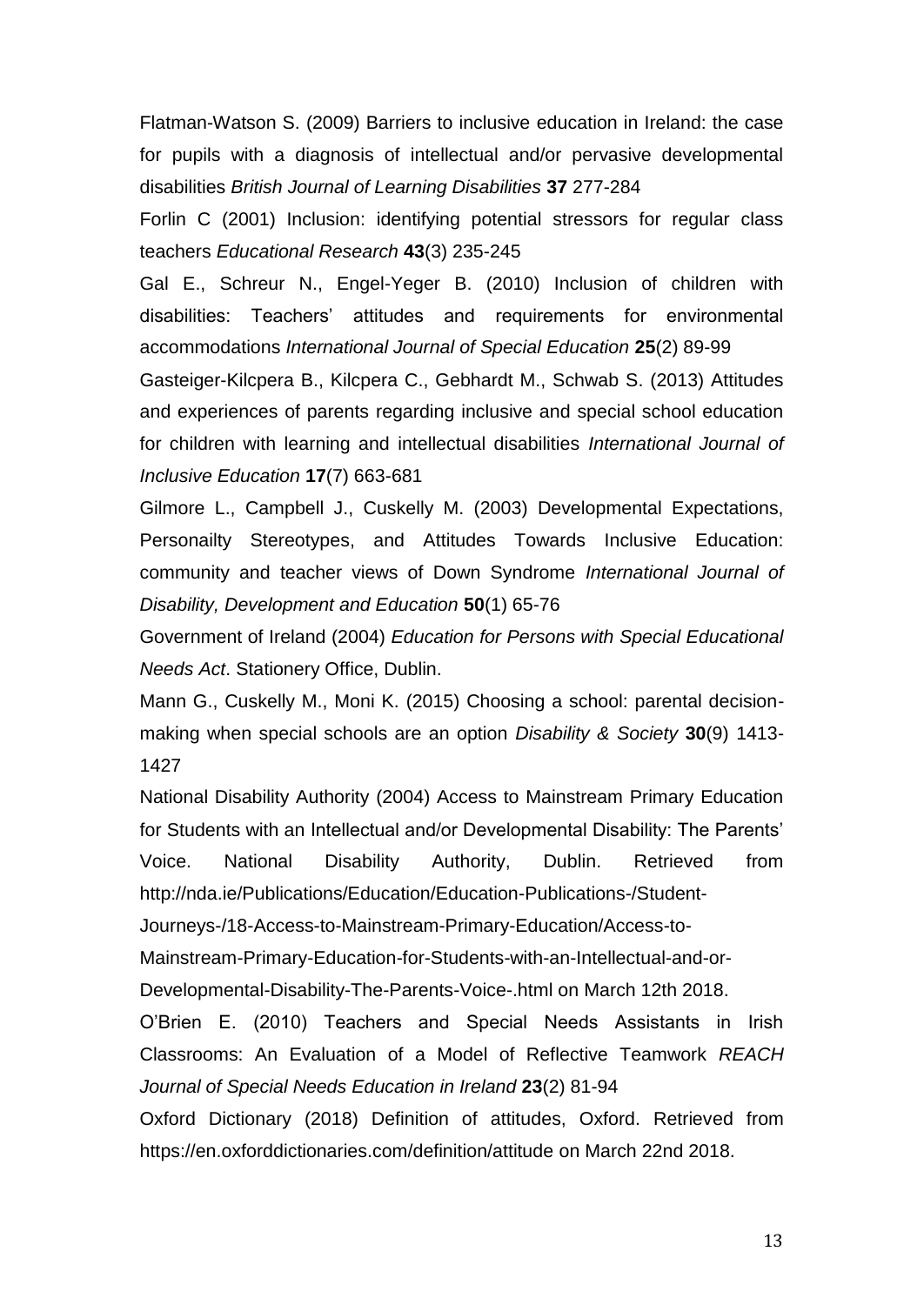Oxford Dictionary (2018) Definition of resources, Oxford. Retrieved from <https://en.oxforddictionaries.com/definition/resource> on April 3rd 2018.

Ring E., Travers J. (2005) Barriers to inclusion: a case study of a pupil with severe learning difficulties in Ireland *European Journal of Special Needs Education* **20**(1) 41-56

Runswick-Cole K. (2008) Between a rock and a hard place: parents' attitudes to the inclusion of children with special educational needs in mainstream and special schools. *Journal of Special Education* **35**(3) 173-180.

Sermier Dessemontet R., Bless G. (2013) The impact of including children with intellectual disability in general education classrooms on the academic achievement of their low-, average-, and high-achieving peers *Journal of Intellectual & Developmental Disability* **38**(1) 23-30

Sermier Dessemontet R., Bless G., Morin D. (2011) Effects of inclusion on the academic achievement and adaptive behaviour of children with intellectual disabilities *Journal of Intellectual Disability Research*

SESS(2017) *Severe to Profound General Learning Disability.* Special Education Support Services, Cork. Retrieved from [https://www.sess.ie/categories/general-learning-disabilities/severeprofound](https://www.sess.ie/categories/general-learning-disabilities/severeprofound-general-learning-disability)[general-learning-disability](https://www.sess.ie/categories/general-learning-disabilities/severeprofound-general-learning-disability) on 21 November 2017.

UNESCO (1994) *The Salamanca Statement.* Spain. Retrieved from [http://www.unesco.org/education/pdf/SALAMA\\_E.PDF](http://www.unesco.org/education/pdf/SALAMA_E.PDF) on 10 November 2017. United Nations General Assembly (1948) *Universal Declaration of Human Rights.* United Nations. Retrieved from http://www.un.org/en/universaldeclaration-human-rights/ on 11 November 2017.

Westwood P. (1997) Moving towards inclusion: Proceed with caution. *Australian Journal of Learning Disabilities* **2**(3) 18-20.

Whitehurst T. (2006) Liberating silent voices- perspectives of children with profound & complex learning needs on inclusion *British Journal of Learning Disabilities* **35** 55-61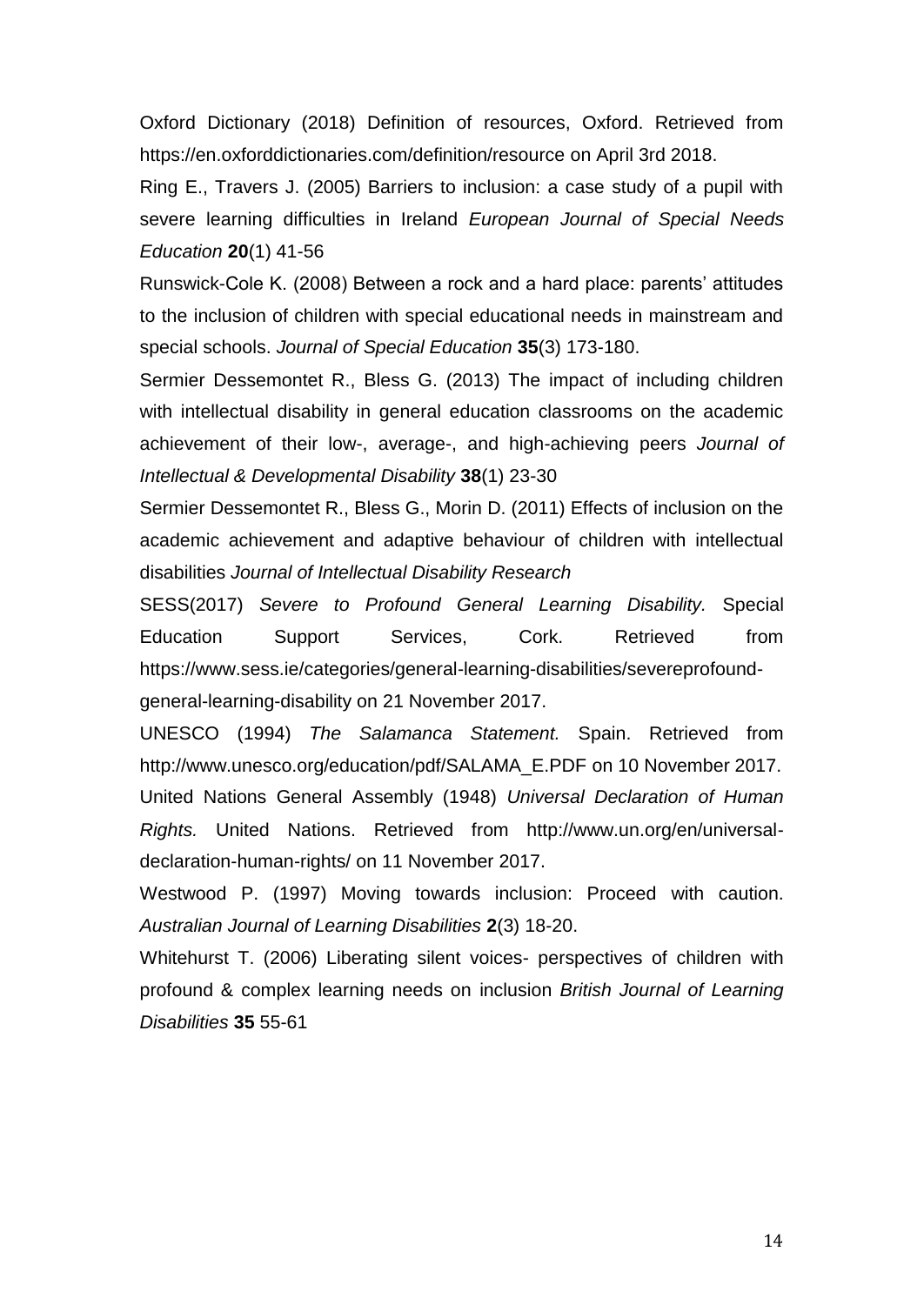| Author(s)              | <b>Study Aims &amp;</b> | <b>Research</b>  | <b>Sample</b>                      | Data<br><b>Collection</b> | Data Analysis | <b>Findings Relevant to the</b>  |
|------------------------|-------------------------|------------------|------------------------------------|---------------------------|---------------|----------------------------------|
| and title              | <b>Objectives</b>       | <b>Design</b>    |                                    | <b>Methods</b>            | <b>Method</b> | <b>Review</b>                    |
| Avramidis E.,          | To survey the           | Qualitative:     | 16 schools took                    | Surveys<br>were           | N/A           | Research found an overall        |
| <b>Bayliss</b><br>P.,  | attitudes<br>0f         | <b>Bricolage</b> | part in the survey                 | sent<br>to                |               | attitude<br>positive<br>towards  |
| <b>Burden</b><br>R.    | mainstream              | approach         | (12)<br>secondary                  | participating             |               | inclusion. Many teachers         |
| (2000)<br>A            | teachers                |                  | schools,<br>4                      | schools by post           |               | stated their confidence in       |
| into<br>Survey         | towards                 |                  | primary schools).                  | and returned by           |               | educating individuals with       |
| Mainstream             | inclusion<br>in.        |                  | of 81<br>total<br>A                | post. No follow up        |               | emotional and behavioural        |
| Teachers'              | mainstream              |                  | surveys<br>were                    | data<br>was               |               | difficulties<br>is<br>lacking.   |
| <b>Attitudes</b>       | schools.                |                  | completed<br>and                   | collected.                |               | who<br>had<br>Teachers           |
| the<br>Towards         |                         |                  | returned.                          |                           |               | completed external training      |
| Inclusion<br><b>of</b> |                         |                  |                                    |                           |               | competent in<br>felt more        |
| Children with          |                         |                  |                                    |                           |               | educating individuals with       |
| Special                |                         |                  |                                    |                           |               | special educational needs        |
| Educational            |                         |                  |                                    |                           |               | than those who<br>didn't.        |
| <b>Needs</b><br>in     |                         |                  |                                    |                           |               | discussed<br>Teachers<br>the     |
| Ordinary               |                         |                  |                                    |                           |               | lack of resources available      |
| School<br>in           |                         |                  |                                    |                           |               | environmental<br>and             |
| Local<br>one           |                         |                  |                                    |                           |               | difficulties<br>as<br>a<br>major |
| Education              |                         |                  |                                    |                           |               | barrier towards inclusion.       |
| Authority.             |                         |                  |                                    |                           |               |                                  |
| N.<br>Belanger         | To<br>examine           | Qualitative      | <b>Interviews</b><br>were          | Research<br>was           | N/A           | Research stated that roles       |
| (2000)                 | education<br>the        |                  | with<br>conducted                  | conducted                 |               | staff<br>the<br>between<br>in.   |
| Inclusion<br>0f        | as a whole for          |                  | two (2) teachers,                  | through                   |               | promotion<br>of<br>inclusion     |
| 'pupils-who-           | with<br>child<br>a      |                  | two (2) specialists   observation, |                           |               | require<br>close<br>work         |

## **Appendix 1. Summary Table for Research Studies included in Review**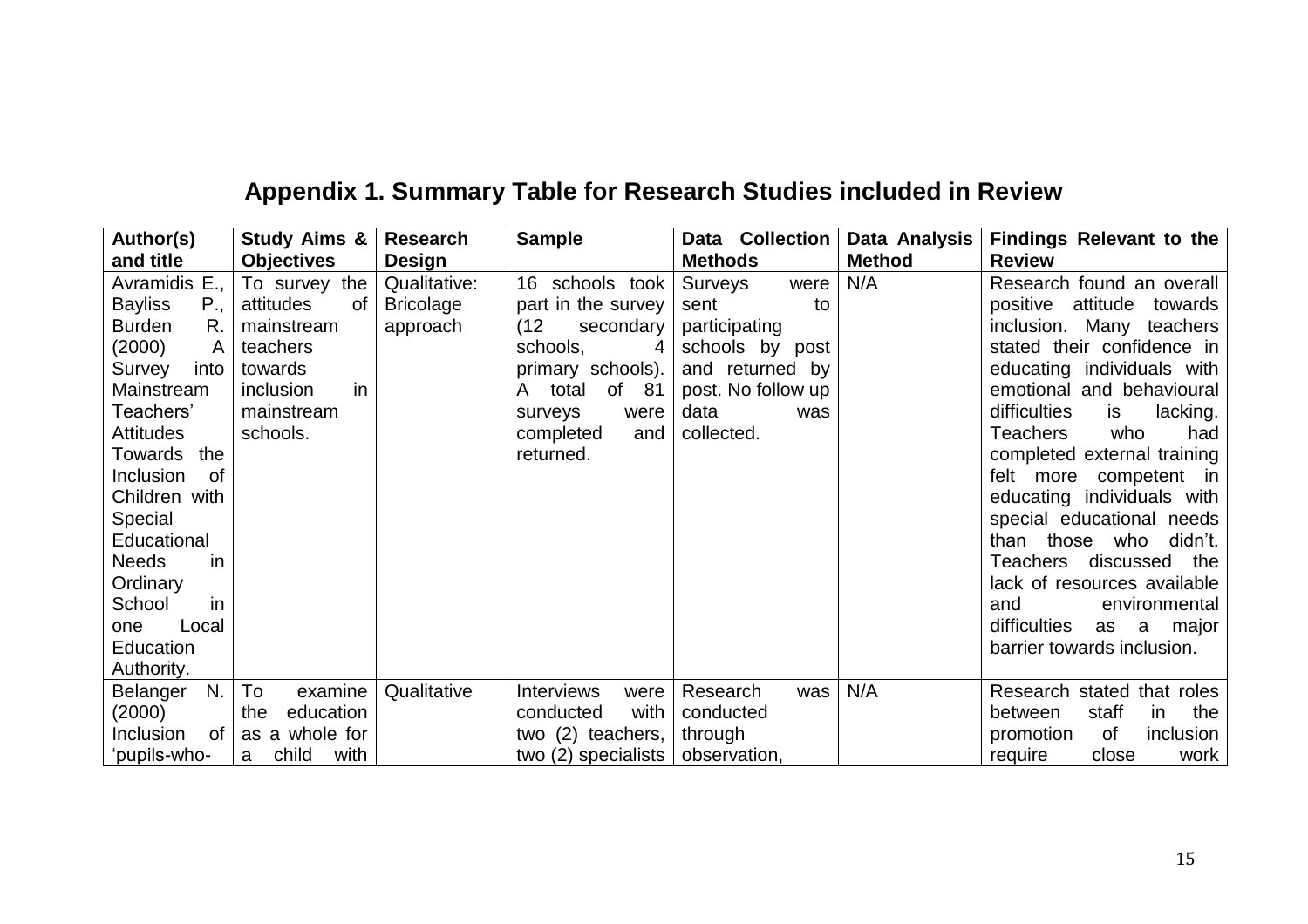| need-extra-<br>help': social<br>transactions<br>the<br>in.<br>accessibility<br>resource<br>οf<br>and<br>mainstream<br>classrooms.                                                                                            | special<br>educational<br>needs.                                                                                                                                                                                                                                     |             | and the school<br>principle. Informal<br>interviews<br>were<br>with<br>conducted<br>15 children.                                                                                                             | <b>of</b><br>analysis<br>documentation<br>and interviews |                                                  | relationships. Although in<br>inclusive<br>school the<br>an<br>author found that children<br>were often excluded from<br>tasks throughout the day.<br>Emphasis was placed on<br>lack<br>of<br>available<br>the<br>children<br>placements for<br>with ID in different levels of<br>education.                                                                                                                                                                                                   |
|------------------------------------------------------------------------------------------------------------------------------------------------------------------------------------------------------------------------------|----------------------------------------------------------------------------------------------------------------------------------------------------------------------------------------------------------------------------------------------------------------------|-------------|--------------------------------------------------------------------------------------------------------------------------------------------------------------------------------------------------------------|----------------------------------------------------------|--------------------------------------------------|------------------------------------------------------------------------------------------------------------------------------------------------------------------------------------------------------------------------------------------------------------------------------------------------------------------------------------------------------------------------------------------------------------------------------------------------------------------------------------------------|
| P.,<br><b>Burge</b><br>Ouellette-<br>H.,<br>Kuntz<br>Hutchinson<br>N. (2008) A<br>quarter<br>century<br>inclusive<br>education for<br>children with<br>intellectual<br>disabilities in<br>Ontario:<br>public<br>perceptions. | $\overline{A}$<br>measurement<br>0f<br>public<br>perception on<br>inclusive<br>education and<br>of the<br>possible<br>οf<br>impacts<br>children<br>with<br>disabilities<br>in<br>the classroom<br>and obstacles<br>faced by the<br>children<br>with<br>disabilities. | Qualitative | $o\overline{f}$<br>680<br>$\mathsf{A}$<br>total<br>participants were<br>contacted to take<br>part. Of 680 only<br>23%<br>(156)<br>participated.<br>All<br>participants were<br>living in Ontario,<br>Canada. | Questionnaires<br>were completed<br>over the phone.      | Data<br>was<br>analysed using<br><b>SPSS 12.</b> | Only 50% of participants<br>favoured<br>inclusive<br>education for children with<br>intellectual<br>disabilities.<br>Participants believed that<br>child<br>having<br>with<br>a<br>disabilities in a<br>regular<br>classroom would negatively<br>impact on other children's<br>learning,<br>cause<br>safety<br>issues and cause discipline<br>problems.<br>Lacks<br>of<br>and<br>teachers<br>resources<br>the<br>competence<br>were<br>major obstacles faced by<br>children with disabilities. |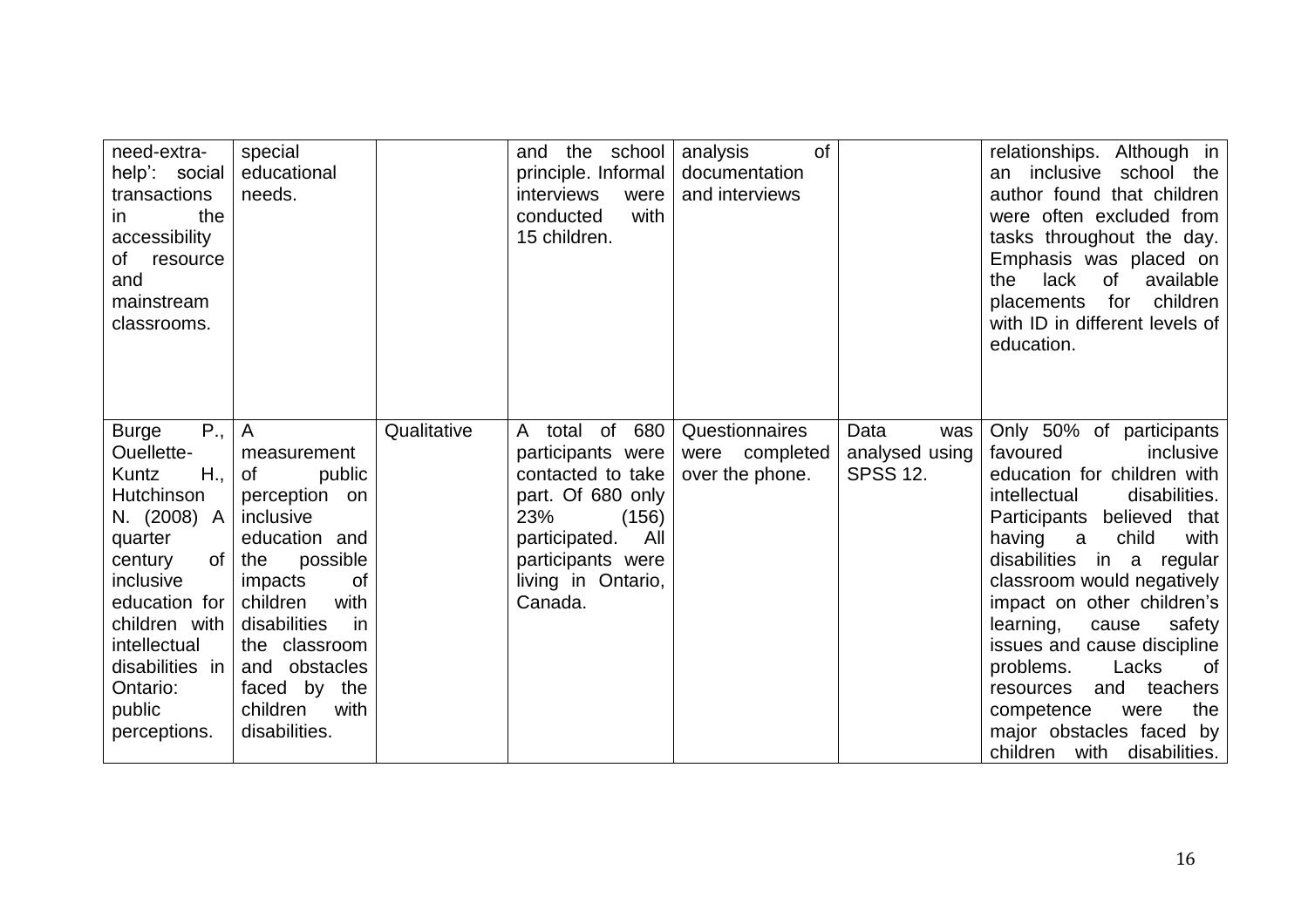|                                                                                                                                                    |                                                                                                                                                                 |                     |                                                                               |                                                                                                                                                                                                                                                                                                                                                                        |                                                                                                       | Some participants believed<br>children's<br>that<br>other<br>attitudes might impact on<br>child's<br>the<br>learning<br>environment.                                                                                                                                                                                                                          |
|----------------------------------------------------------------------------------------------------------------------------------------------------|-----------------------------------------------------------------------------------------------------------------------------------------------------------------|---------------------|-------------------------------------------------------------------------------|------------------------------------------------------------------------------------------------------------------------------------------------------------------------------------------------------------------------------------------------------------------------------------------------------------------------------------------------------------------------|-------------------------------------------------------------------------------------------------------|---------------------------------------------------------------------------------------------------------------------------------------------------------------------------------------------------------------------------------------------------------------------------------------------------------------------------------------------------------------|
| Campbell<br>J.,<br>Gilmore<br>Cuskelly<br>M.<br>(2003)<br>Changing<br>student<br>teachers'<br>attitudes<br>towards<br>disability and<br>inclusion. | To<br>explore<br>methods<br><b>of</b><br>changing<br>student<br>teachers'<br>attitudes<br>towards<br>and<br>understanding<br>οf<br>disability<br>and inclusion. | Quantitative        | of<br>274<br>total<br>A<br>student teachers<br>were involved in<br>the study. | Research<br>was<br>conducted<br>using<br>questionnaire<br>a<br>that explored the<br>students'<br>understanding of<br>Down Syndrome,<br>stereotypical<br>the<br>perception<br>οf<br>personalities,<br>developmental<br>milestones<br>and<br>attitudes<br>their<br>towards<br>the<br>inclusion<br>of<br>children<br>with<br>Down Syndrome<br>in a mainstream<br>setting. | <b>MANOVA</b><br>was<br>used<br>to<br>the<br>analyse<br>between<br>data<br>the<br>two-year<br>period. | A positive result was found<br>both<br>for<br>questions.<br>Teachers'<br>level<br>of<br>understanding<br>and<br>of<br>knowledge<br>Down<br>Syndrome increased over<br>the<br>period.<br>two-year<br><b>Attitudes</b><br>towards<br>the<br>inclusion of children<br>with<br>Syndrome<br>Down<br>also<br>positive<br>become<br>more<br>between the two studies. |
| Flatman                                                                                                                                            | To explore the                                                                                                                                                  | Quantitative        | of<br>245<br>total<br>A                                                       | Phase<br>one and                                                                                                                                                                                                                                                                                                                                                       | Quantitative                                                                                          | The author found that a                                                                                                                                                                                                                                                                                                                                       |
| S.<br>Watson<br>(2009)                                                                                                                             | barriers<br>to<br>inclusive                                                                                                                                     | and<br>Qualitative. | schools took part<br>the<br>research<br>in                                    | two<br>surveys.<br>Phase<br>three                                                                                                                                                                                                                                                                                                                                      | data<br>was<br>analysed using                                                                         | lack of capital was the main<br>barrier<br>inclusive<br>to                                                                                                                                                                                                                                                                                                    |
| <b>Barriers</b><br>to                                                                                                                              | education<br>for                                                                                                                                                |                     | (Mainstream                                                                   | semi-structured                                                                                                                                                                                                                                                                                                                                                        | SPSS.                                                                                                 | education in these areas.                                                                                                                                                                                                                                                                                                                                     |
| inclusive                                                                                                                                          | children<br>in                                                                                                                                                  |                     | (65%), l<br>schools                                                           | interviews.                                                                                                                                                                                                                                                                                                                                                            | Qualitative                                                                                           | Children's rights were not                                                                                                                                                                                                                                                                                                                                    |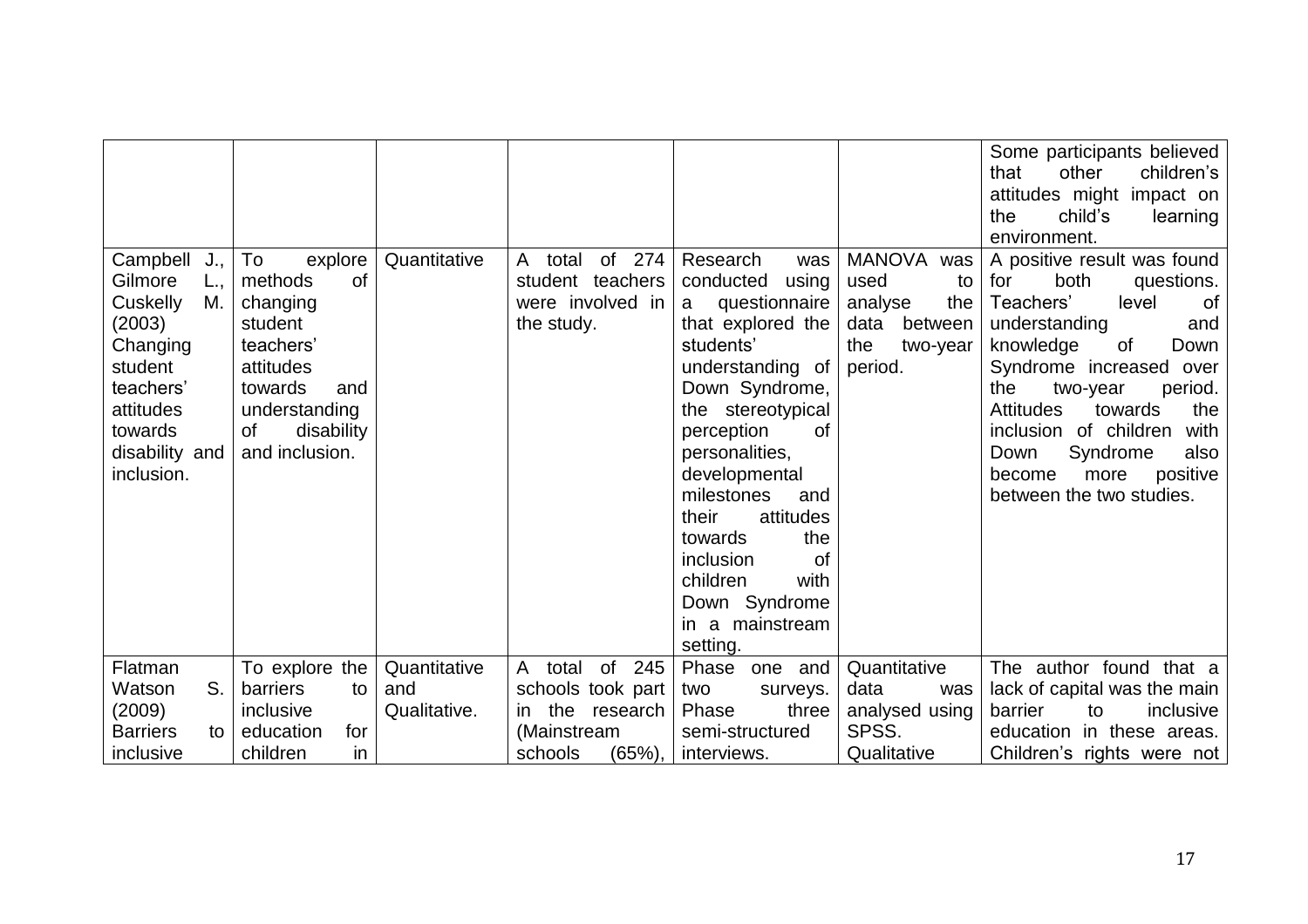| education in<br>Ireland:<br>the<br>for<br>case<br>pupils with a<br>diagnosis of<br>intellectual<br>disability<br>and/or<br>pervasive<br>development<br>al disabilities. | with<br>Ireland<br>learning<br>difficulties. |             | mainstream<br>schools<br>with<br>special<br>classes<br>$(25%)$ ,<br>special<br>schools (9%) and<br>ABA centres (1%)<br>and 119 parents<br>(47%<br>had<br>children enrolled<br>mainstream<br>in.<br>schools, 24% had<br>children<br>who<br>attended<br>specialist classes<br>and 29%<br>had<br>who<br>children<br>attended special<br>schools and ABA<br>centres) |                                               | data<br>was<br>analysed using<br>the Nvivo 6<br>system. | upheld in may situations<br>described.<br>The<br>data<br>collected also showed that<br>many parents and children<br>experience discrimination<br>with regards to enrolment.<br>The author also found, that<br>the gap between health<br>and education needs to be<br>filled. |
|-------------------------------------------------------------------------------------------------------------------------------------------------------------------------|----------------------------------------------|-------------|------------------------------------------------------------------------------------------------------------------------------------------------------------------------------------------------------------------------------------------------------------------------------------------------------------------------------------------------------------------|-----------------------------------------------|---------------------------------------------------------|------------------------------------------------------------------------------------------------------------------------------------------------------------------------------------------------------------------------------------------------------------------------------|
|                                                                                                                                                                         |                                              |             | the<br>completed<br>second<br>questionnaire.                                                                                                                                                                                                                                                                                                                     |                                               |                                                         |                                                                                                                                                                                                                                                                              |
| C.<br>Forlin                                                                                                                                                            | study<br>into<br>$\mathsf{A}$                | Qualitative | 571<br>total<br>of<br>A                                                                                                                                                                                                                                                                                                                                          | The author used                               | N/A                                                     | that<br>Research<br>found                                                                                                                                                                                                                                                    |
| (2001)<br>Inclusion:                                                                                                                                                    | potential<br>stressors                       |             | teachers<br>took<br>part in the survey.                                                                                                                                                                                                                                                                                                                          | <b>Teacher</b><br>the<br><b>Stress</b><br>and |                                                         | lacked<br>teachers<br>their<br>in<br>competency                                                                                                                                                                                                                              |
| identifying                                                                                                                                                             | faced<br>by                                  |             |                                                                                                                                                                                                                                                                                                                                                                  | Coping                                        |                                                         | abilities to educate children                                                                                                                                                                                                                                                |
| potential                                                                                                                                                               | teachers                                     |             |                                                                                                                                                                                                                                                                                                                                                                  | Questionnaire                                 |                                                         | with special educational                                                                                                                                                                                                                                                     |
| stressors for                                                                                                                                                           | teaching                                     |             |                                                                                                                                                                                                                                                                                                                                                                  | (TSC) in order to                             |                                                         | needs (SEN). Teachers                                                                                                                                                                                                                                                        |
| regular class                                                                                                                                                           | children<br>with                             |             |                                                                                                                                                                                                                                                                                                                                                                  | gather                                        |                                                         | also stated training which                                                                                                                                                                                                                                                   |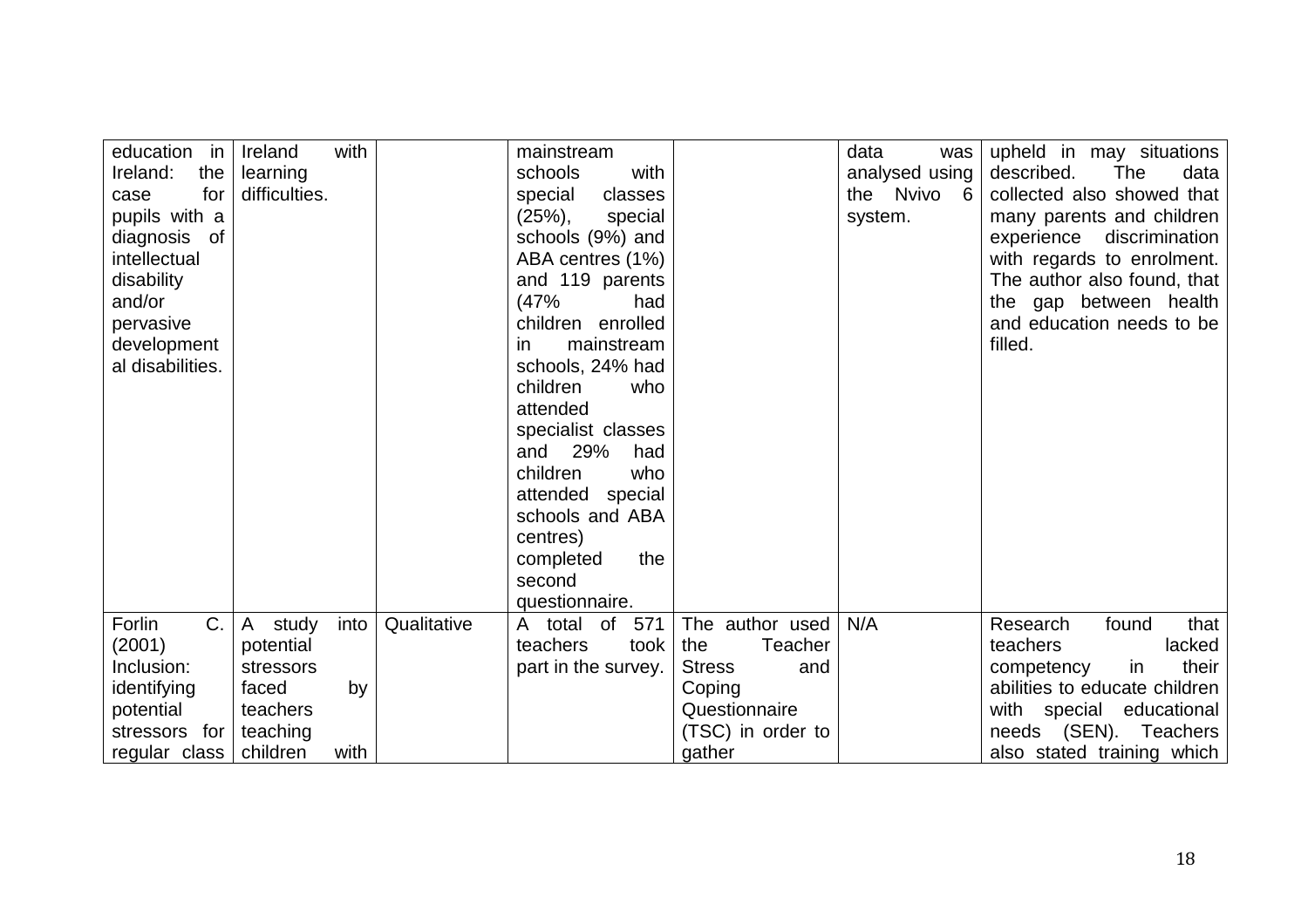| been provided<br><b>Teachers</b><br>with                                                                                                          |
|---------------------------------------------------------------------------------------------------------------------------------------------------|
| disability in a<br>inadequate<br>was<br>were                                                                                                      |
| meeting<br>the<br>needs<br>mainstream<br>using<br>assessed                                                                                        |
| SEN.<br>part C of<br>children<br>classroom.<br>the<br>with                                                                                        |
| addition the author found<br>questionnaire that                                                                                                   |
| that the child's behavioural<br>focused<br>on                                                                                                     |
| difficulties<br>in<br>also<br>stressors<br>caused                                                                                                 |
| inclusive<br>stress. Teachers<br>worried                                                                                                          |
| about the impact of the<br>education.                                                                                                             |
| child's behaviours on other                                                                                                                       |
| children in the class and                                                                                                                         |
| also about the lack of time                                                                                                                       |
| allocated to the teacher to                                                                                                                       |
| provide<br>adequate                                                                                                                               |
| educational support for the                                                                                                                       |
| child with SEN.                                                                                                                                   |
| E.,<br>examine<br>of<br>53<br>Gal<br>To<br>Qualitative<br>Questionnaires<br>Data<br>total<br>An overall positive view on<br>A<br>was              |
| <b>Schreur</b><br>$N_{\cdot}$<br>teachers'<br>preschool<br>analysed using<br>inclusion<br>found<br>were sent to all<br>was                        |
| Engel-Yeger<br><b>SPSS</b><br>through the research. The<br>teachers.<br><b>Three</b><br>14.<br>attitudes<br>teachers<br>agreed                    |
| (2010)<br>(3)<br>Cronbach's<br>author found that teachers<br>towards<br>to take part in the<br>В.                                                 |
| Inclusion<br>questionnaires<br>with<br>of<br>inclusion<br>study<br>and<br>all<br>alpha<br>negative<br>attitudes<br>was                            |
| children with<br>based<br>participated.<br>were sent to all<br>inclusion<br>used<br>towards<br>to<br>on                                           |
| disabilities:<br>lacked<br><b>These</b><br>teachers.<br>and<br>personal<br>the<br>young<br>measure<br>included                                    |
| Teachers'<br>experience in working with<br>characteristic,<br>internal<br>a<br>children with<br>attitudes and<br>their attitudes<br>disabilities. |
| demographic<br>consistency of<br><b>EAS</b><br>The author<br>the                                                                                  |
| questionnaire,<br>requirements<br>also<br>found<br>to<br>environmental<br>The<br>questionnaire.<br>teacher<br>attitudes<br>with<br>for<br>more    |
| accommodatio<br>towards Disabled<br>Multivariate<br>environment<br>experience<br>were<br>more                                                     |
| Scale  <br>ns needed to<br>Persons<br>likely to request additional<br>analysis<br>of l<br>al                                                      |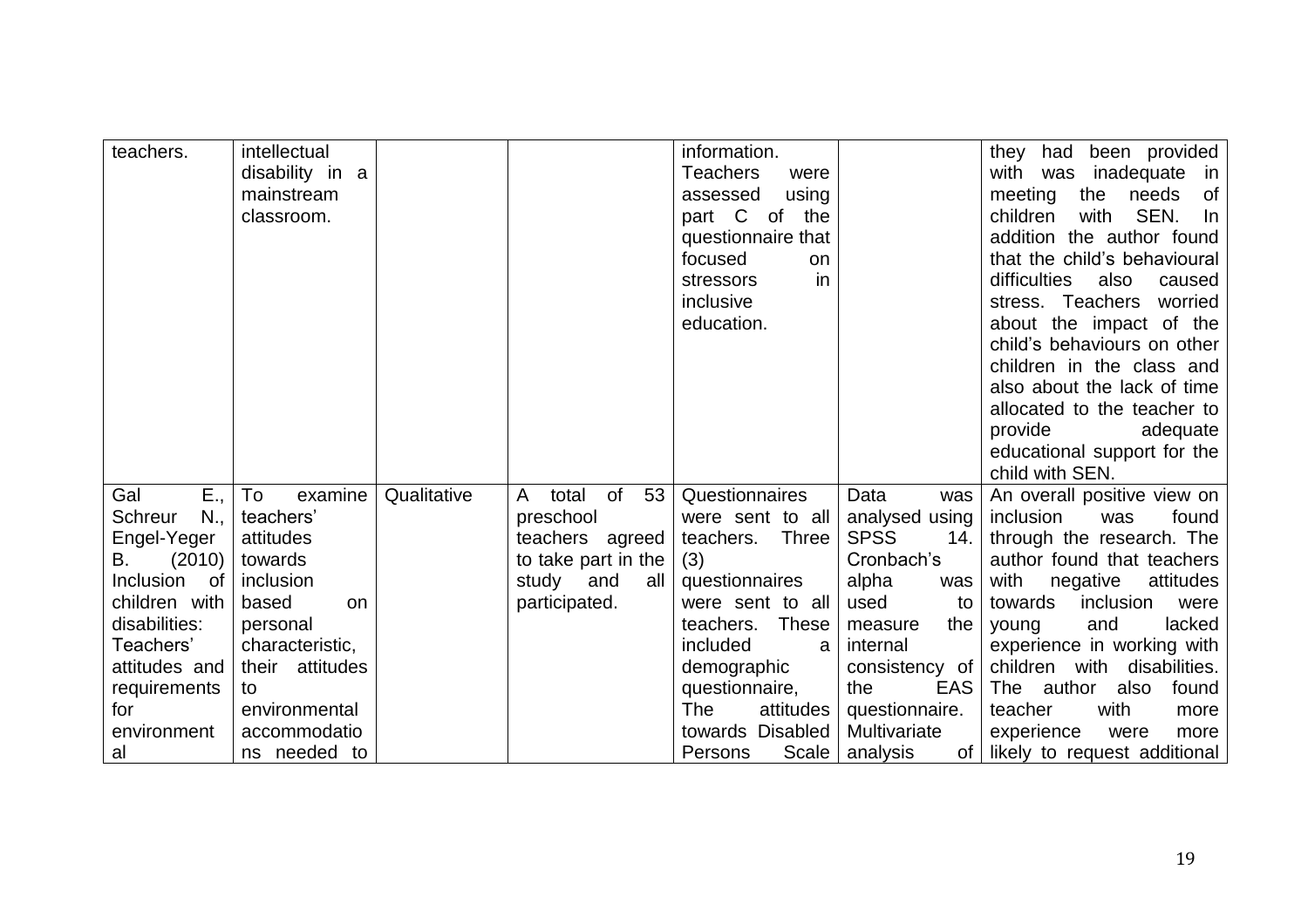| accommodati<br>ons.                                                                                                                                                                             | promote<br>inclusion<br>and<br>different<br>the<br>accommodatio<br>ns needed for<br>children<br>with<br>different<br>disabilities.       |             |                                                                      | (ATDP-A)<br>and  <br>The<br>Environmental<br>Accommodations<br>of School (EAS).                | variance<br>(MANOVA)<br>was used<br>to<br>distinguish<br>teachers<br>based<br>0f<br>different<br>experiences<br>with disabilities<br>their<br>and<br>attitudes<br>towards<br>inclusion. | supports and changes in<br>environmental conditions in<br>order<br>to accommodate<br>children with<br>disabilities.<br>made it<br>The<br>research<br>evident<br>that<br>particular<br>disabilities<br>were<br>more<br>challenging than others.                                                                                                                                         |
|-------------------------------------------------------------------------------------------------------------------------------------------------------------------------------------------------|------------------------------------------------------------------------------------------------------------------------------------------|-------------|----------------------------------------------------------------------|------------------------------------------------------------------------------------------------|-----------------------------------------------------------------------------------------------------------------------------------------------------------------------------------------|----------------------------------------------------------------------------------------------------------------------------------------------------------------------------------------------------------------------------------------------------------------------------------------------------------------------------------------------------------------------------------------|
| Gasteiger-<br>Kilcpera<br>$C_{\cdot}$<br>Kilcpera<br>Gebhardt M.,<br>S.<br>Schwab<br>(2012)<br>Attitudes and<br>experiences<br>of<br>parents<br>regarding<br>inclusive and<br>special<br>school | To<br>evaluate<br>$B_{1}$ , the satisfaction<br>rate of parents<br>who's children<br>attended<br>inclusive<br>and<br>special<br>schools. | Qualitative | 716<br>(59%<br>of<br>1215)<br>parents<br>completed<br>the<br>survey. | The research was<br>carried out using<br>a survey that was<br>distributed<br>to<br>each school | N/A                                                                                                                                                                                     | Overall a positive view on<br>inclusive<br>education.<br>Parents stated they would<br>not change their mind if<br>making the choice between<br>mainstream<br>special<br>or<br><b>Results</b><br>school<br>again.<br>showed that children with<br>profound<br>to<br>severe<br>disabilities<br>benefit<br>from<br>both inclusive mainstream<br>education<br>and<br>special<br>schooling. |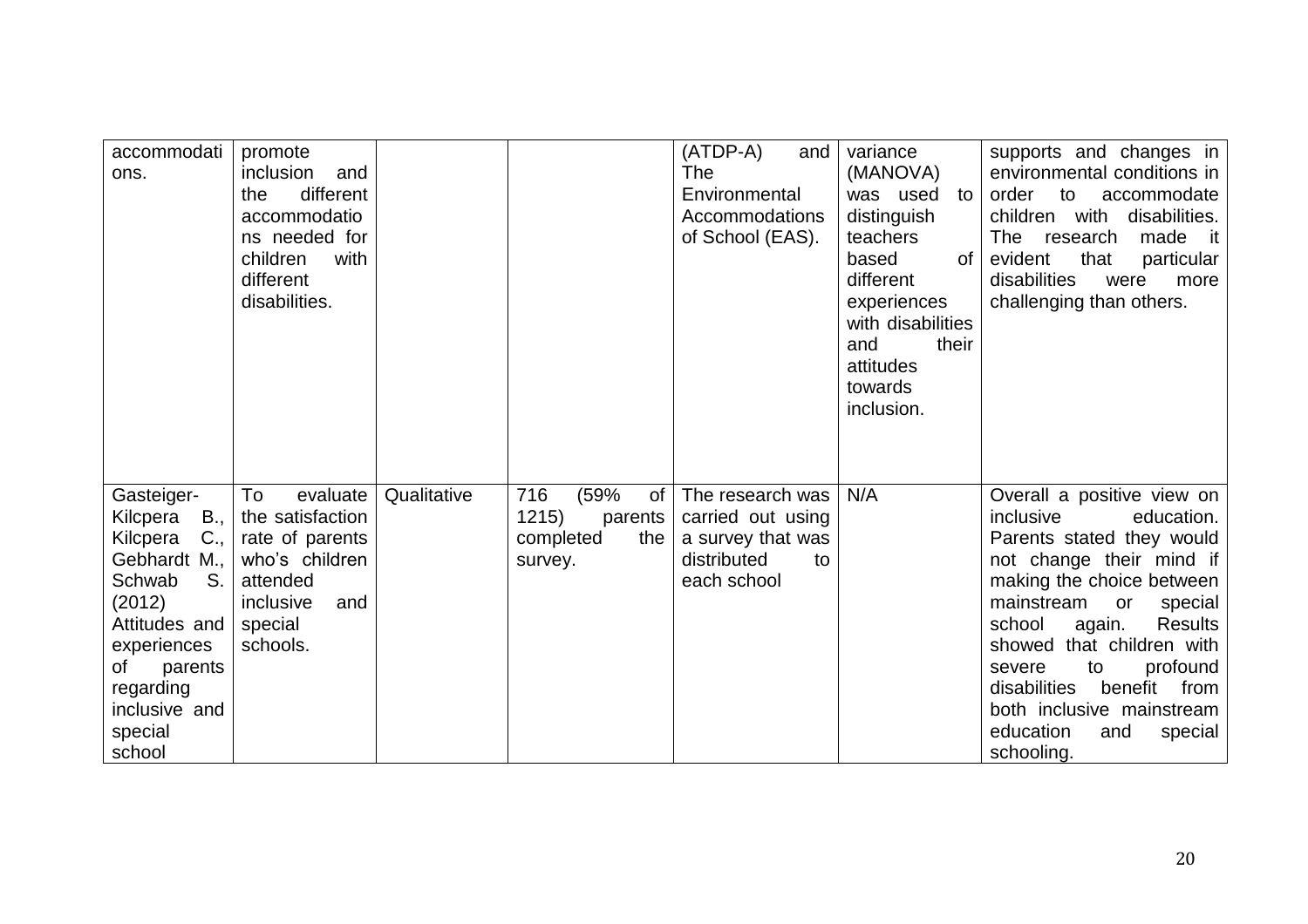| education for<br>children with<br>learning and<br>intellectual<br>disabilities                                                                                                                                                                             |                                                                                                                                                                                    |             |                                                                                                                                                                       |                                                                                                                                                                          |                     |                                                                                                                                                                                                                                                                                                                                                                                                                              |
|------------------------------------------------------------------------------------------------------------------------------------------------------------------------------------------------------------------------------------------------------------|------------------------------------------------------------------------------------------------------------------------------------------------------------------------------------|-------------|-----------------------------------------------------------------------------------------------------------------------------------------------------------------------|--------------------------------------------------------------------------------------------------------------------------------------------------------------------------|---------------------|------------------------------------------------------------------------------------------------------------------------------------------------------------------------------------------------------------------------------------------------------------------------------------------------------------------------------------------------------------------------------------------------------------------------------|
| Gilmore<br>Campbell<br>J.,<br>Cuskelly<br>М.<br>(2003)<br>Development<br>al<br>Expectations,<br>Personality,<br>Stereotypes,<br>and attitudes<br>towards<br>inclusive<br>education:<br>community<br>and teacher<br><b>of</b><br>views<br>Down<br>Syndrome. | To<br>examine<br>of<br>views<br>the<br>teachers<br>and<br>the<br>general<br>population on<br>children<br>with<br>Down<br>syndrome and<br>their views on<br>inclusive<br>education. | Qualitative | 2053 participants<br>from the general<br>population<br>took<br>the<br>part<br><i>in</i><br>538<br>research.<br>experienced<br>teachers<br>took<br>part in the survey. | questionnaire<br>A<br>was adapted for<br>the research that<br>28<br>included<br>questions in five<br>main areas about<br>Down syndrome<br>inclusive<br>and<br>education. | N/A                 | Overall<br>teachers<br>were<br>found to<br>have a<br>better<br>understanding<br>and<br>knowledge<br>Down<br>about<br>Syndrome.<br>Both groups<br>that<br>agreed<br>inclusive<br>education for children with<br>syndrome<br>down<br>would<br>benefit both the child and<br>The child's<br>their peers.<br>ability to attend general<br>school with other children<br>their<br>own<br>age<br>was<br>questioned by both groups. |
| G.,<br>Mann                                                                                                                                                                                                                                                | To explore the                                                                                                                                                                     | Qualitative | of<br>30<br>$\mathsf{A}$<br>total                                                                                                                                     | Focus<br>groups                                                                                                                                                          | Audio-              | Concern<br>was<br>expressed                                                                                                                                                                                                                                                                                                                                                                                                  |
| <b>Cuskelly</b><br>M.,                                                                                                                                                                                                                                     | decision                                                                                                                                                                           |             | from<br>parents                                                                                                                                                       | developed<br>were                                                                                                                                                        | recordings          | with regard to their child's                                                                                                                                                                                                                                                                                                                                                                                                 |
| Moni<br>K.<br>(2015)                                                                                                                                                                                                                                       | process made<br>by<br>parents                                                                                                                                                      |             | south-eastern<br>Queensland were                                                                                                                                      | by the author in<br>order to gather                                                                                                                                      | were<br>transcribed | ability to progress socially<br>and also the acceptance                                                                                                                                                                                                                                                                                                                                                                      |
| Choosing                                                                                                                                                                                                                                                   | when choosing                                                                                                                                                                      |             | involved<br>in the                                                                                                                                                    | results<br>through                                                                                                                                                       | <b>NVivo</b><br>and | and understanding of the                                                                                                                                                                                                                                                                                                                                                                                                     |
| school:                                                                                                                                                                                                                                                    | between                                                                                                                                                                            |             | study.                                                                                                                                                                | open discussion.                                                                                                                                                         | 9)<br>(version      | within<br>the<br>peers                                                                                                                                                                                                                                                                                                                                                                                                       |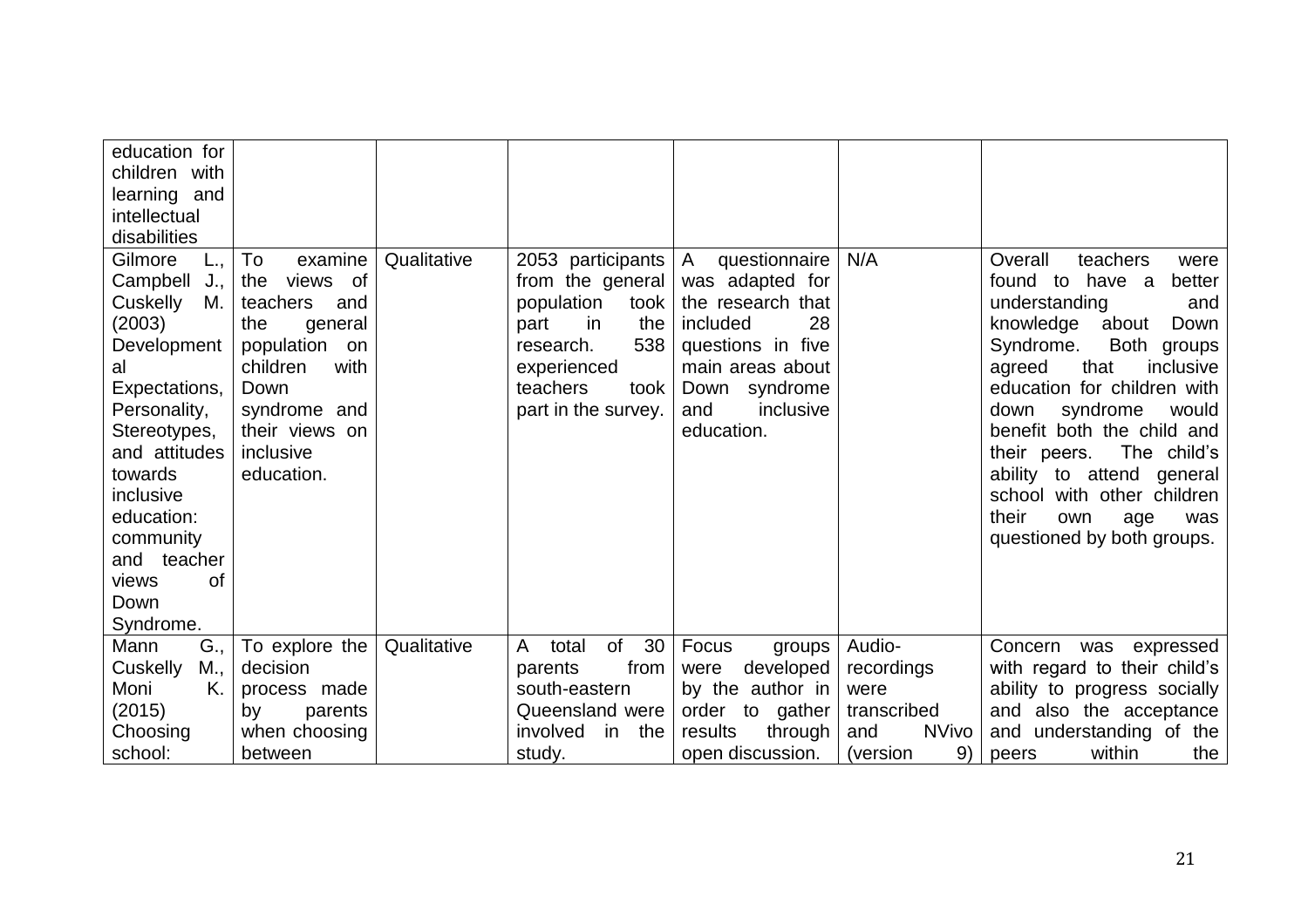| parental              | mainstream         |             |                               |                           | used<br>to<br>was | mainstream<br>classroom.           |
|-----------------------|--------------------|-------------|-------------------------------|---------------------------|-------------------|------------------------------------|
| decision-             | and<br>special     |             |                               |                           | sort and store    | Most<br>accepted<br>parents        |
| making when           | school for their   |             |                               |                           | comments.         | information and<br>guidance        |
| special               | child.             |             |                               |                           |                   | from professionals and also        |
| schools<br>are        |                    |             |                               |                           |                   | other families in similar          |
| an option.            |                    |             |                               |                           |                   | situations.                        |
| O'Brien<br>$e_{.}$    | To<br>assess<br>a  | Qualitative | A total of 10 (5              | Over an eight (8)         | Data<br>was       | Two<br>themes<br>main<br>were      |
| (2010)                | of<br>model        |             | teachers and 5                | week<br>period            | analysed using    | from<br>presented<br>the           |
| Teacher and           | Reflective         |             | SNA's) took part              | teachers<br>and           | thematic<br>a     | Initially<br>the<br>research.      |
| Special               | teamwork           |             | in the study.                 | SNA's<br>met<br>-4        | analysis          | author found the impact the        |
| <b>Needs</b>          | all<br>amongst     |             |                               | times for a one           | approach.         | activities<br>had<br>on<br>the     |
| Assistants in         | employees in a     |             |                               | session<br>hour           |                   | workplace relationship had         |
| <b>Irish</b>          | mainstream         |             |                               | completing                |                   | become more positive with          |
| Classrooms:           | school.            |             |                               | training activities       |                   | increased communication.           |
| An                    |                    |             |                               | aimed<br>at               |                   | Secondly the author found          |
| Evaluation of         |                    |             |                               | enhancing                 |                   | the<br>that<br>study<br>had        |
| a Model<br>of         |                    |             |                               | attitudes amongst         |                   | improved the work place            |
| Reflective            |                    |             |                               | staff.                    |                   | relationship in planning and       |
| <b>Teamwork</b>       |                    |             |                               |                           |                   | organising daily schedules         |
|                       |                    |             |                               |                           |                   | for the children.                  |
| E.,<br>Ring           | examine<br>To      | Qualitative | <b>Interviews</b><br>were     | <b>Interviews</b><br>were | Multivariate      | <b>Teachers</b><br>the<br>reported |
| <b>Travers</b>        | the inclusion of   |             | with<br>conducted             | conducted<br>with         | Analysis<br>0f    | need for additional support        |
| (2005)                | pupil<br>with<br>a |             | the class teacher             | the teacher alone         | Variance          | and resources needed to            |
| <b>Barriers</b><br>to | severe             |             | observations<br>and           | and observations          | (MANOVA)          | support the<br>child<br>with       |
| inclusion:<br>a       | intellectual       |             | conducted<br>were             | conducted<br>were         |                   | Special educational needs          |
| case study of         | disabilities in a  |             | the<br>class<br><sub>on</sub> | the<br>school<br>in       |                   | (SEN).<br>Peers lacked<br>- a      |
| a pupil with          | mainstream         |             | group as a whole              | playground<br>and         |                   | 0f<br>understanding<br>deep        |
| severe                | primary school     |             | (No<br>numerical              | the<br>within             |                   | SEN but integrated<br>well         |
| learning              | in rural Ireland.  |             | data available).              | classroom.                |                   | with the child.                    |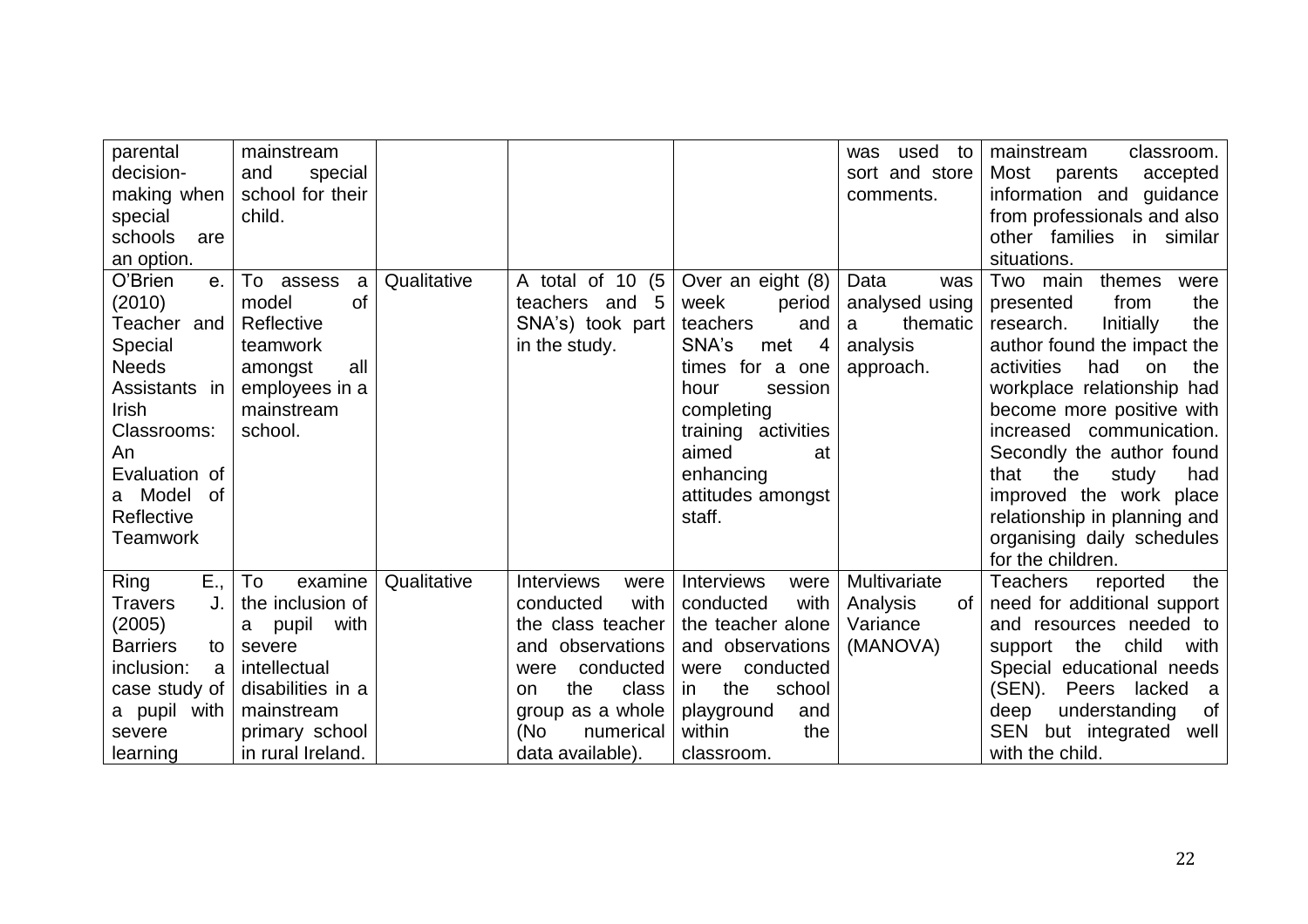| difficulties<br>in                                                                                                                                                                                                                                         |                                                                                                                                                    |              |                                                                                                                                                                                                    |                                                                                                                                                                                                                                                                                                                                                                                                                                                                              |                                                                                                                                                                                            |                                                                                                                                                                                                                                                                                                                                                                                                                                                                                                                                                         |
|------------------------------------------------------------------------------------------------------------------------------------------------------------------------------------------------------------------------------------------------------------|----------------------------------------------------------------------------------------------------------------------------------------------------|--------------|----------------------------------------------------------------------------------------------------------------------------------------------------------------------------------------------------|------------------------------------------------------------------------------------------------------------------------------------------------------------------------------------------------------------------------------------------------------------------------------------------------------------------------------------------------------------------------------------------------------------------------------------------------------------------------------|--------------------------------------------------------------------------------------------------------------------------------------------------------------------------------------------|---------------------------------------------------------------------------------------------------------------------------------------------------------------------------------------------------------------------------------------------------------------------------------------------------------------------------------------------------------------------------------------------------------------------------------------------------------------------------------------------------------------------------------------------------------|
| Ireland.                                                                                                                                                                                                                                                   |                                                                                                                                                    |              |                                                                                                                                                                                                    |                                                                                                                                                                                                                                                                                                                                                                                                                                                                              |                                                                                                                                                                                            |                                                                                                                                                                                                                                                                                                                                                                                                                                                                                                                                                         |
| Runswick-<br>Cole<br>K.,<br>(2008)<br><b>Between</b><br>a<br>rock and<br>- a<br>hard<br>place:<br>parents'<br>attitudes<br>to<br>the inclusion<br>children<br>of<br>with<br>special<br>educational<br>in<br>needs<br>mainstream<br>and special<br>schools. | To<br>explore<br>parents'<br>attitudes<br>towards<br>inclusion<br>for<br>children<br>with<br>special needs<br>in mainstream<br>school<br>settings. | Qualitative  | A total of twenty-<br>four parents (24)<br>took part in the<br>initial phase of<br>the study. The<br>author gathered<br>information<br>from<br>(7)<br>seven<br>education<br>professionals<br>also. | <b>Interviews</b><br>took<br>part in parent's<br>homes and also<br>phone.<br>on<br><b>Interviews</b><br>with<br>one (1) education<br>professional took<br>place at his work<br>place and others<br>were completed<br>by<br>phone.<br>Interviews lasted<br>from 45 minutes<br>4 hours. All<br>to<br><i>interviews</i><br>were<br>recorded<br>and<br>All<br>transcribed.<br>participants were<br>give copies of<br>their<br>transcript<br>and<br>they<br>were<br>allowed<br>to | Data collected<br>was analysed<br>using thematic<br>analysis.<br>This<br>involved<br>identifying<br>themes<br>and<br>patterns<br>and<br>condensing<br>data<br>into<br>analysable<br>units. | The author recognised the<br>importance of the medical<br>and<br>social<br>model<br>of.<br>disability and it's influence<br>educational<br>setting<br>on<br>choice.<br>The<br>author<br>the<br>lack of<br>recognised<br>resources and flexibility in<br>mainstream<br>schools<br>— to<br>children with<br>cater for<br>special educational needs.<br>Although many<br>policies<br>have changed in recent<br>years the author<br>found<br>children<br>with<br>special<br>educational<br>needs were<br>continually excluded from<br>mainstream education. |
|                                                                                                                                                                                                                                                            |                                                                                                                                                    |              |                                                                                                                                                                                                    | comment.                                                                                                                                                                                                                                                                                                                                                                                                                                                                     |                                                                                                                                                                                            |                                                                                                                                                                                                                                                                                                                                                                                                                                                                                                                                                         |
| Sermier                                                                                                                                                                                                                                                    | study into<br>$\mathsf{A}$                                                                                                                         | Quasi-       | of<br>202<br>$\mathsf{A}$<br>total                                                                                                                                                                 | The<br>children's                                                                                                                                                                                                                                                                                                                                                                                                                                                            | N/A                                                                                                                                                                                        | The<br>found<br>author<br>no                                                                                                                                                                                                                                                                                                                                                                                                                                                                                                                            |
| Dessemonte                                                                                                                                                                                                                                                 | the impact of                                                                                                                                      | experimental | (404)<br>pairs                                                                                                                                                                                     | academic                                                                                                                                                                                                                                                                                                                                                                                                                                                                     |                                                                                                                                                                                            | negative<br>impact<br>οf                                                                                                                                                                                                                                                                                                                                                                                                                                                                                                                                |
| nt R., Bless                                                                                                                                                                                                                                               | <b>of</b><br>inclusion                                                                                                                             |              | participants) took                                                                                                                                                                                 | achievements                                                                                                                                                                                                                                                                                                                                                                                                                                                                 |                                                                                                                                                                                            | inclusion on the academic                                                                                                                                                                                                                                                                                                                                                                                                                                                                                                                               |
| G.<br>(2013)                                                                                                                                                                                                                                               | children<br>with                                                                                                                                   |              | part in the study.                                                                                                                                                                                 | were<br>measured                                                                                                                                                                                                                                                                                                                                                                                                                                                             |                                                                                                                                                                                            | achievement<br>other<br>οf                                                                                                                                                                                                                                                                                                                                                                                                                                                                                                                              |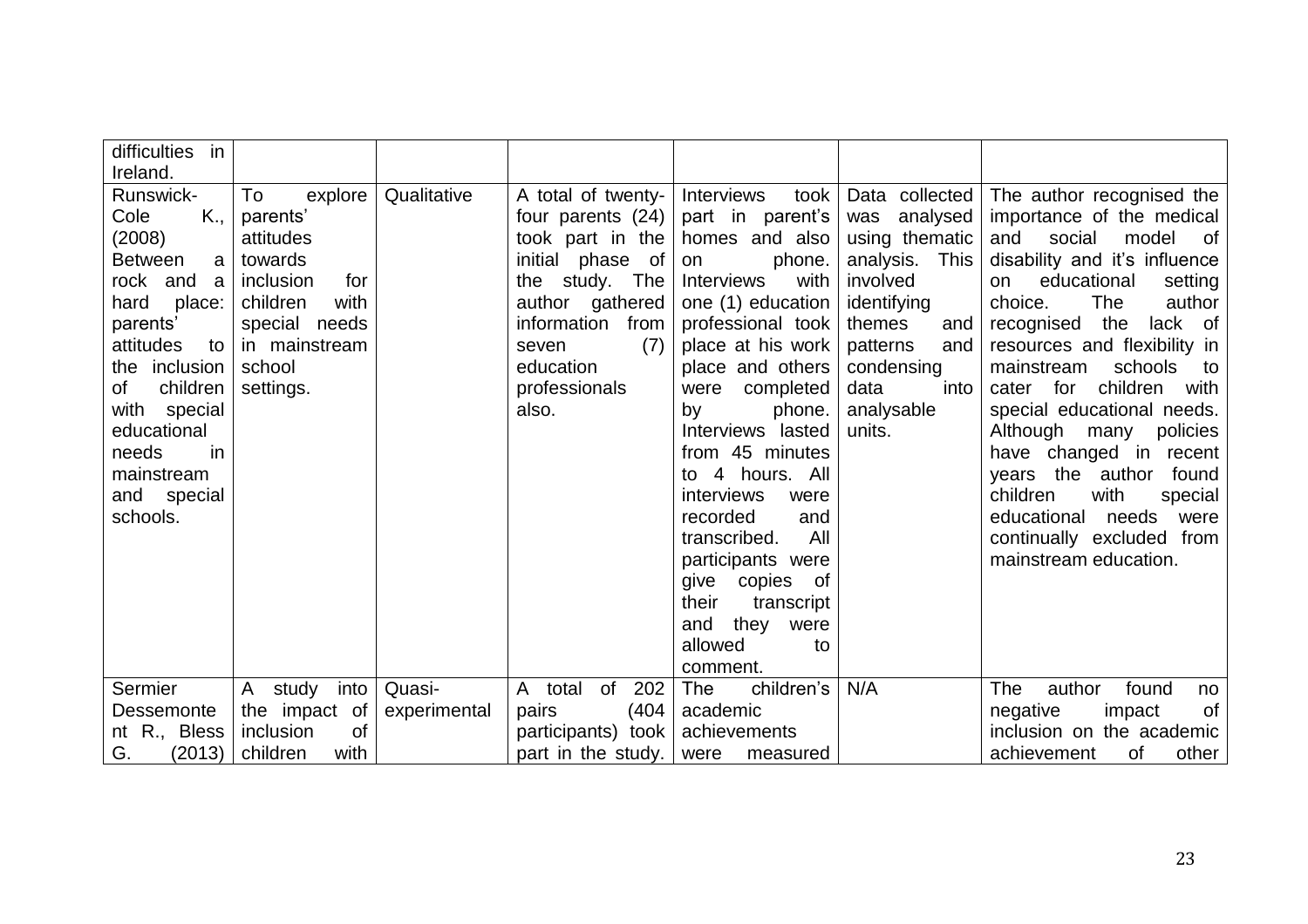| The<br>impact        | special         |              | All<br>participants    | using<br>an         |                    | children in a class with      |
|----------------------|-----------------|--------------|------------------------|---------------------|--------------------|-------------------------------|
| including<br>of      | educational     |              | were school ages       | individual          |                    | children<br>with<br>special   |
| children with        | needs in the    |              | children.              | academic            |                    | educational needs (SEN).      |
| intellectual         | general         |              |                        | achievement test.   |                    |                               |
| disability<br>in     | classroom on    |              |                        | The class teacher   |                    |                               |
| general              | the academic    |              |                        | conducted<br>the    |                    |                               |
| education            | 0f<br>progress  |              |                        | <b>The</b><br>test. |                    |                               |
| classrooms           | their peers.    |              |                        | children's          |                    |                               |
| the<br>on            |                 |              |                        | cognitive abilities |                    |                               |
| academic             |                 |              |                        | measured<br>were    |                    |                               |
| achievement          |                 |              |                        | using an adaption   |                    |                               |
| of their low-,       |                 |              |                        | if the Culture Fair |                    |                               |
| average-,            |                 |              |                        | Intelligence Test-  |                    |                               |
| high-<br>and         |                 |              |                        | Scale 1 (CFT-1).    |                    |                               |
| achieving            |                 |              |                        |                     |                    |                               |
| peers.               |                 |              |                        |                     |                    |                               |
| Sermier              | To<br>examine   | Quasi-       | of<br>68<br>A<br>total | The<br>children     | Data<br>was        | Children who participated     |
| Dessemonte           | the effects of  | experimental | participants took      | academic            | analysed using     | in the study who attended     |
| nt R., Bless         | inclusive       |              | part in the survey.    | achievement was     | <b>SPSS</b><br>16. | general education settings    |
| G., Morin D.         | education<br>on |              | 34 were enrolled       | examined            | <b>ANOVA</b>       | were to seen to develop       |
| (2011)               | children with a |              | special<br><i>in</i>   | individually in the | (Analysis<br>0f    | better<br>skills<br>literacy  |
| <b>Effects</b><br>0f | diagnosis<br>0f |              | education and 34       | classroom setting   | Variance)<br>was   | compared to those in          |
| Inclusion<br>on      | intellectual    |              | were enrolled in       | the<br>class<br>by  | used<br>to         | special schools. All children |
| the academic         | disabilities.   |              | general                | teacher. Adaptive   | compare            | had progressed within the     |
| achievement          |                 |              | education.             | behaviour<br>was    | changes<br>over    | two years of the study.       |
| and adaptive         |                 |              |                        | analysed by both    | two-year<br>the    | Overall the study found a     |
| behaviour of         |                 |              |                        | the class teacher   | period.            | positive view on inclusive    |
| children with        |                 |              |                        | and the children's  |                    | education for children with   |
| intellectual         |                 |              |                        | parents.            |                    | disabilities<br>intellectual  |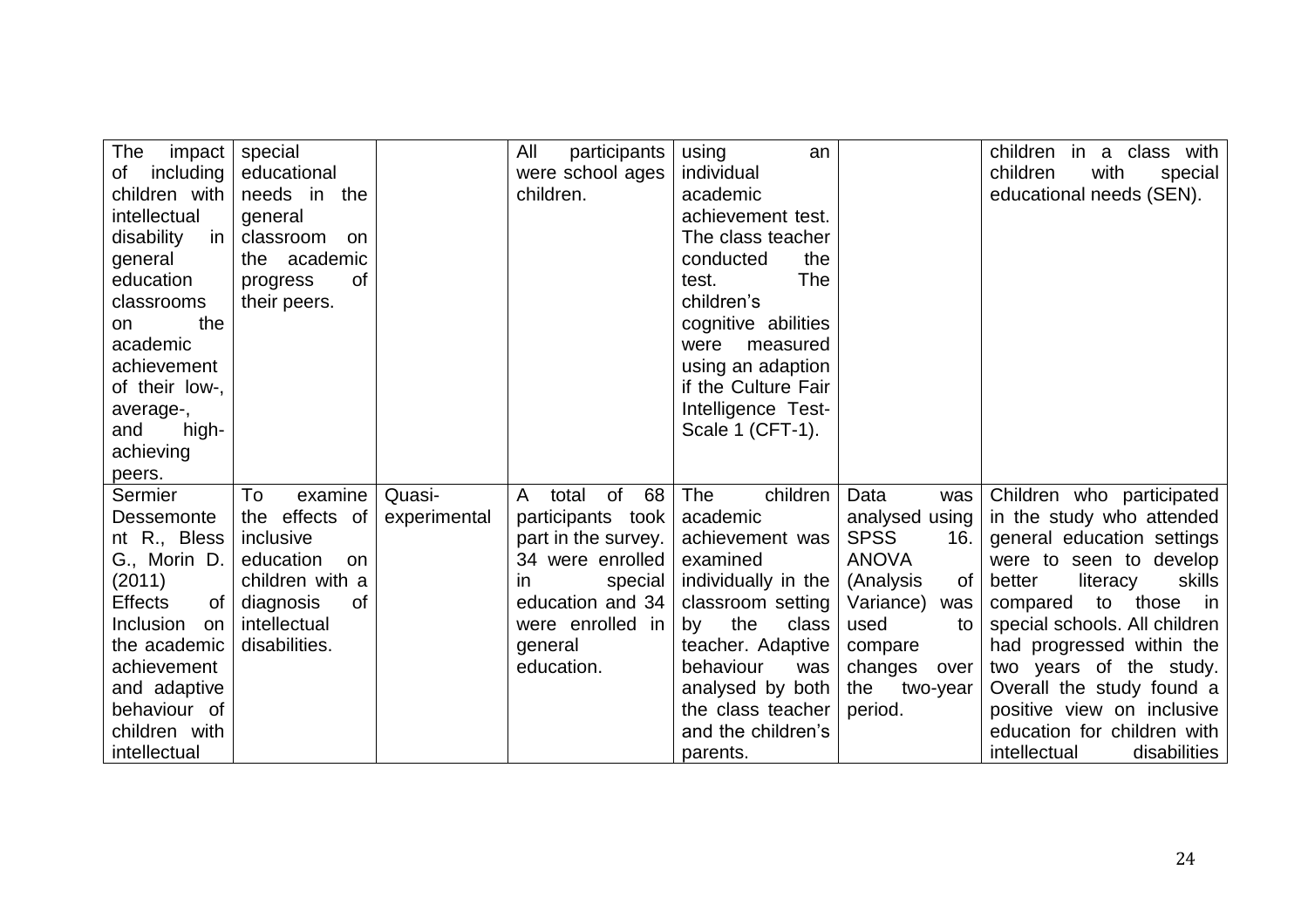| disabilities.        |                      |              |                                   |                          |                   | compared to special school<br>settings. |
|----------------------|----------------------|--------------|-----------------------------------|--------------------------|-------------------|-----------------------------------------|
|                      |                      |              |                                   |                          |                   |                                         |
| Sermier              | To explore the       | Quasi-       | of<br>68<br>$\mathsf{A}$<br>total | Academic                 | SPSS 16 was       | Children<br><b>SEN</b><br>with<br>in    |
| <b>Dessemontet</b>   | impact school        | experimental | participants took                 | achievement was          | used<br>to        | inclusive<br>settings<br>were           |
| R., Bless G.,        | placement has        |              | part in the survey                | measured<br>using        | the<br>measure    | found have better literacy              |
| Morin<br>D.          | the<br><sub>on</sub> |              | $(2$ groups of 34).               | the Lest 4-7 and         | statistical data. | skills<br>that<br>children<br>- in      |
| (2011)               | academic             |              |                                   | $6-9$<br>Lest<br>the     | All<br>repeated   | special school. All children            |
| 0f<br><b>Effects</b> | achievement          |              |                                   | which is used to         | measures          | involved<br>the<br>in<br>study          |
| inclusion<br>on      | of a child with      |              |                                   | measure<br>the           | were analysed     | progressed over the two                 |
| the academic         | intellectual         |              |                                   | academic                 | using ANOVA       | year period. Overall a more             |
| achievement          | disabilities.        |              |                                   | The<br>progress.         | to monitor the    | positive<br>outcome<br>for              |
| and adaptive         |                      |              |                                   | adaptive                 | progress made     | inclusive settings.                     |
| behaviour of         |                      |              |                                   | behaviour of the         | over the two-     |                                         |
| children with        |                      |              |                                   | children<br>was          | year period.      |                                         |
| intellectual         |                      |              |                                   | measured<br>using        |                   |                                         |
| disabilities.        |                      |              |                                   | the<br>Adaptive          |                   |                                         |
|                      |                      |              |                                   | <b>Behaviour</b>         |                   |                                         |
|                      |                      |              |                                   | Assessment               |                   |                                         |
|                      |                      |              |                                   | System- Second           |                   |                                         |
|                      |                      |              |                                   | edition, 5 to 20         |                   |                                         |
|                      |                      |              |                                   | years (ABAS-II).         |                   |                                         |
| Whitehurst T.        | To<br>gain<br>an     | Qualitative  | 6 students with a                 | Staff that worked        | N/A               | Students gave a positive                |
| (2006)               | understanding        |              | range<br>0f                       | closely with the         |                   | in relation to<br>response              |
| Liberating           | 0f<br>inclusion      |              | disabilities                      | students                 |                   | being involved in the drama             |
| silent voices-       | from<br>an           |              | participated in the               | interviewed them.        |                   | production with mainstream              |
| perspectives         | individual living    |              | study. Care staff                 | <b>Staffs</b><br>working |                   | schools students. Students              |
| children<br>οf       | with severe to       |              | education<br>and                  | with the students        |                   | indicated they integrated               |
| with profound        | profound             |              | staff working with                | also<br>were             |                   | with mainstream pupils but              |
| &<br>complex         | disabilities.        |              | the student were                  | interviewed<br>to        |                   | remained<br>hesitant when               |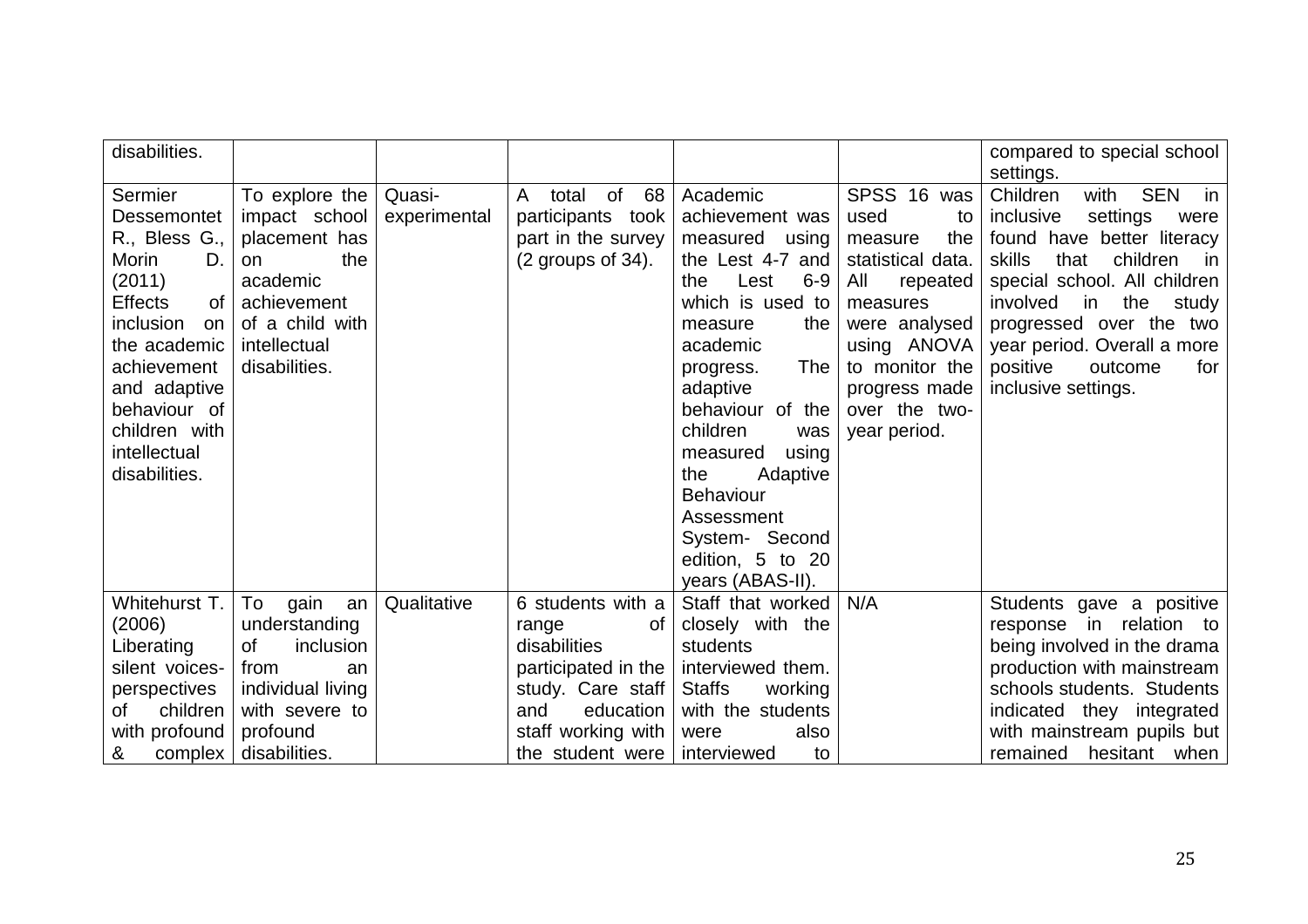| learning           |  | also interviewed. | gain a<br>deeper  | asked if they had become     |
|--------------------|--|-------------------|-------------------|------------------------------|
| needs<br><b>on</b> |  |                   | understanding of  | friends. Case<br>studies     |
| inclusion.         |  |                   | inclusion for the | completed on two students    |
|                    |  |                   | child as<br>most  | indicated that they gained   |
|                    |  |                   | students<br>had   | excellent<br>interpersonal   |
|                    |  |                   | communication     | skills and independency      |
|                    |  |                   | difficulties.     | skills from the completion   |
|                    |  |                   | Speech<br>and     | of the drama group. The      |
|                    |  |                   | language teams    | author<br>discussed<br>the   |
|                    |  |                   | were involved in  | importance of listening to   |
|                    |  |                   | interview<br>the  | individual's experiences, as |
|                    |  |                   | process to find   | it is the only way in which  |
|                    |  |                   | best methods of   | we can work inclusively.     |
|                    |  |                   | interviewing each |                              |
|                    |  |                   | child based on    |                              |
|                    |  |                   | their             |                              |
|                    |  |                   | communication     |                              |
|                    |  |                   | abilities.        |                              |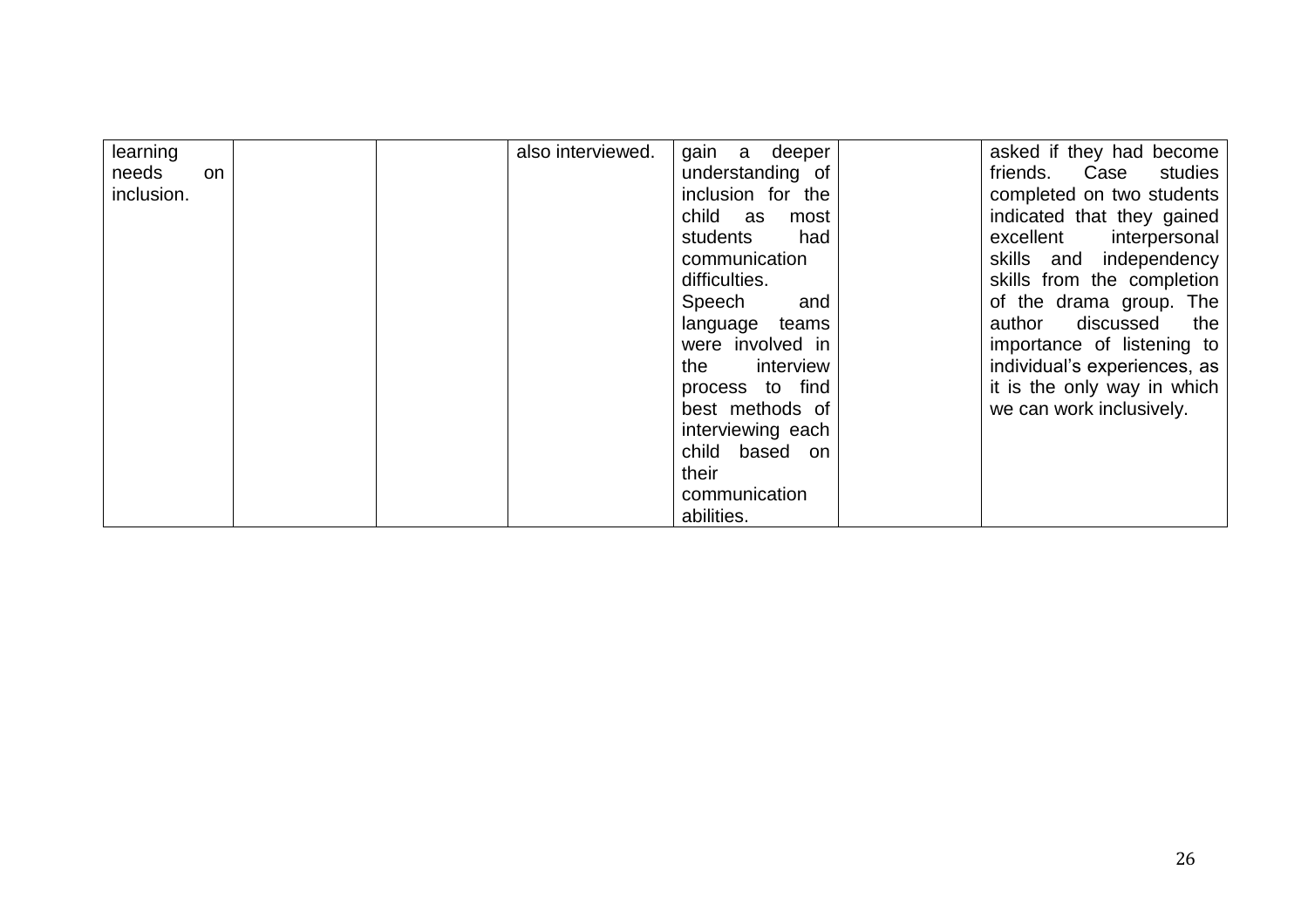# **Appendix 2. Summary Table for Literature Reviews and Systematic Reviews**

| Author(s)<br>&                                                                                                                                                               | <b>Research</b>                                                                                                                                                                            | <b>Search</b>                                                                                                                                                                                                                                 | <b>Search Terms</b>                                                                                                                                                                                                                                                                                                                                                                                                                                                                                                   | <b>Detail</b><br><b>of</b>                                                                                                                                                                                                                                                                     | Quality            | <b>Data</b>        |
|------------------------------------------------------------------------------------------------------------------------------------------------------------------------------|--------------------------------------------------------------------------------------------------------------------------------------------------------------------------------------------|-----------------------------------------------------------------------------------------------------------------------------------------------------------------------------------------------------------------------------------------------|-----------------------------------------------------------------------------------------------------------------------------------------------------------------------------------------------------------------------------------------------------------------------------------------------------------------------------------------------------------------------------------------------------------------------------------------------------------------------------------------------------------------------|------------------------------------------------------------------------------------------------------------------------------------------------------------------------------------------------------------------------------------------------------------------------------------------------|--------------------|--------------------|
| <b>Title</b>                                                                                                                                                                 | Question/                                                                                                                                                                                  | Strategy/Inclusion/                                                                                                                                                                                                                           |                                                                                                                                                                                                                                                                                                                                                                                                                                                                                                                       | Literature/Study                                                                                                                                                                                                                                                                               | <b>Assessment</b>  | <b>Synthesis</b>   |
|                                                                                                                                                                              | <b>Purpose</b>                                                                                                                                                                             | <b>Exclusion Criteria</b>                                                                                                                                                                                                                     |                                                                                                                                                                                                                                                                                                                                                                                                                                                                                                                       | <b>Selection</b>                                                                                                                                                                                                                                                                               | (where             | (where             |
| Alquraini<br>$T_{\cdot}$<br>Gut D. (2012)<br>Critical<br>components<br>of successful<br>inclusion<br>of<br>students with<br>severe<br>disabilities:<br>literature<br>review. | overview<br>An<br>0f<br>the<br>literature<br>regarding<br>best practice<br>with specific<br>emphasis on $ $<br>critical<br>the<br>components<br>inclusive<br>to<br>education<br>promotion. | Online search was<br>completed<br>using<br>ERIC,<br>databases:<br>Search<br>Academic<br>Complete,<br><b>Education Full Text,</b><br>Proquest<br><b>Dissertations</b><br>and<br>Search<br>Theses.<br>US<br>limited<br>to<br>publications only. | Search terms included the<br>following: (a) students<br>with severe<br>disabilities/significant<br>disabilities/intellectual<br>disabilities/mental<br>retardation; $(b)$<br>inclusion/inclusive/general<br>education setting/public<br>schools;(c) general<br>curriculum, modification,<br>adaptations, and<br>accommodations; (d)<br>assistive technology/<br>assistive technology<br>devices; (e) collaboration;<br>(f) instructional /teaching<br>strategies;(g) typically<br>developing peers; and (h)<br>family | <b>Articles</b><br>were<br>two<br>chosen<br>on<br>areas (a)<br>article<br>discusses<br>inclusion<br>and<br>inclusive practice<br>in a mainstream<br>setting and<br>(b)<br>article<br>the<br>the<br>examines<br>critical<br>0f<br>components<br>inclusion.<br>72<br>articles<br>were<br>chosen. | applicable)<br>N/A | applicable)<br>N/A |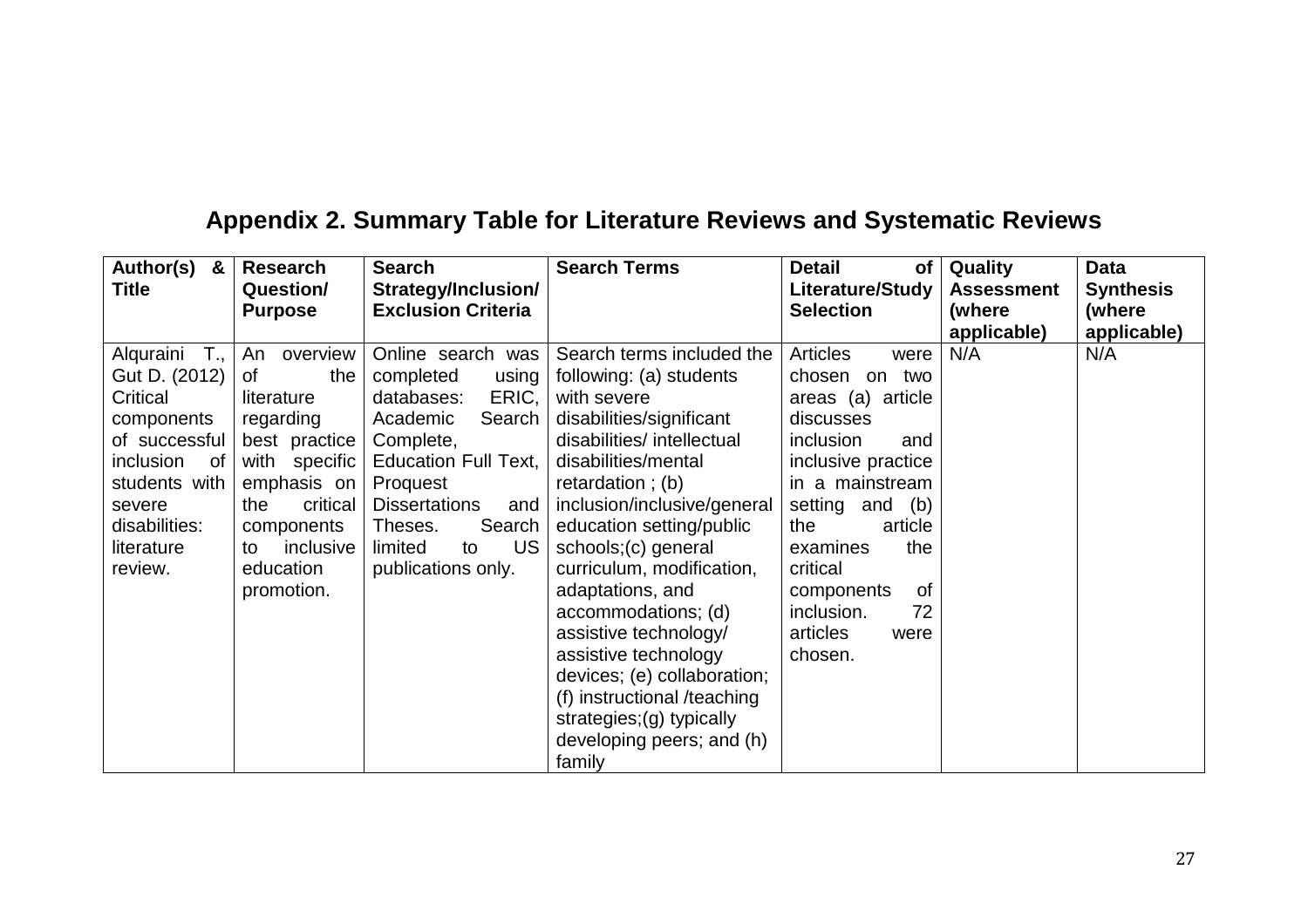|                                                                                                                                                 |                                                                                                                  |                                                                                                                                                                                                                                                                                                                                           | support/involvement. |     |     |     |
|-------------------------------------------------------------------------------------------------------------------------------------------------|------------------------------------------------------------------------------------------------------------------|-------------------------------------------------------------------------------------------------------------------------------------------------------------------------------------------------------------------------------------------------------------------------------------------------------------------------------------------|----------------------|-----|-----|-----|
|                                                                                                                                                 |                                                                                                                  |                                                                                                                                                                                                                                                                                                                                           |                      |     |     |     |
| Avarmidis E.,<br>Norwich<br>В.<br>(2002)<br>Teachers'<br>attitudes<br>towards<br>integration/<br>inclusion:<br>a<br>review of the<br>literature | To<br>explore<br>attitudes<br>the<br>of<br>mainstream<br>teachers<br>towards<br>integration<br>and<br>inclusion. | <b>Databases</b><br>including ERIC, BEI<br>and Psychinfo were<br>used to conduct this<br>literature<br>review.<br>Hand<br>searches<br>also<br>were<br>in<br>conducted<br>articles<br>Journal<br>this<br>within<br>area.<br>Articles<br>conducted<br>on the<br>views of<br>student<br>teachers<br>articles<br>and<br>published<br>prior to | N/A                  | N/A | N/A | N/A |
|                                                                                                                                                 |                                                                                                                  | 1980<br>were<br>excluded.                                                                                                                                                                                                                                                                                                                 |                      |     |     |     |